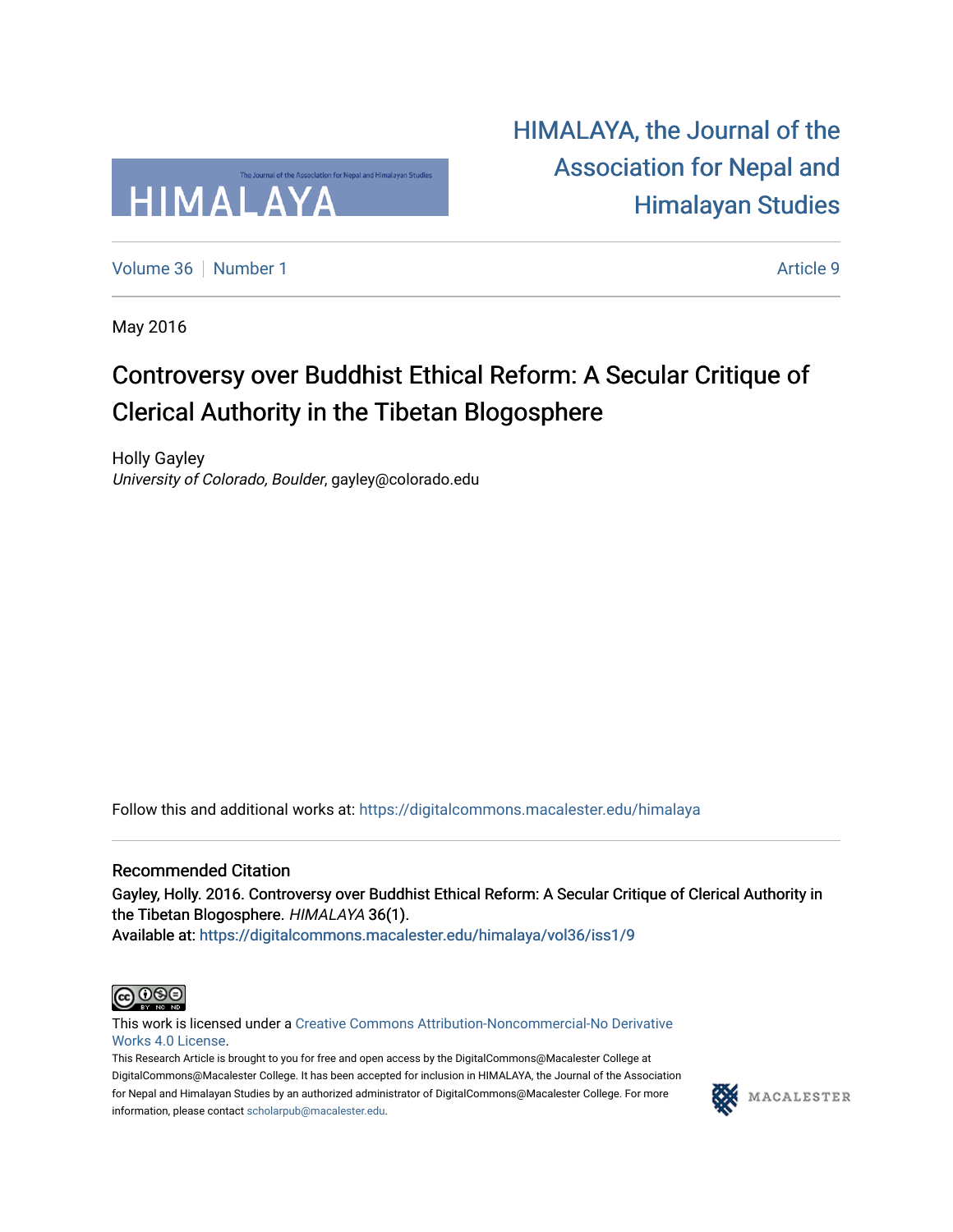### Controversy over Buddhist Ethical Reform: A Secular Critique of Clerical Authority in the Tibetan Blogosphere

#### Acknowledgements

The author would like to express appreciation to the Buddhist leaders who took time to meet and discuss the new ten virtues between 2011 and 2015, especially Khenpo Tsultrim Lodrö and Tulku Tendzin Dargyé. This article about debate over ethical reform in the Tibetan blogosphere would not have been possible without the initial input of Tsering Shakya and Françoise Robin, who shared links to seminal blog posts on this topic. Thanks to Dolma Kyab, the research assistant for this project who spent many tireless hours sorting through Tibetan blog posts and comments; to Professor Padmatso who helped with interviews in 2014 as she and the author embarked on a related collaborative research project; to colleagues at the pioneering conference on Describing Tibetan Cyberspace held at Columbia University in May 2015 which sketched a rough chronology of Tibetan-language internet usage and raised several of the issues discussed in this article; and finally to Françoise Robin, Nicole Willock, and an anonymous reviewer for their helpful suggestions on the penultimate version of this article.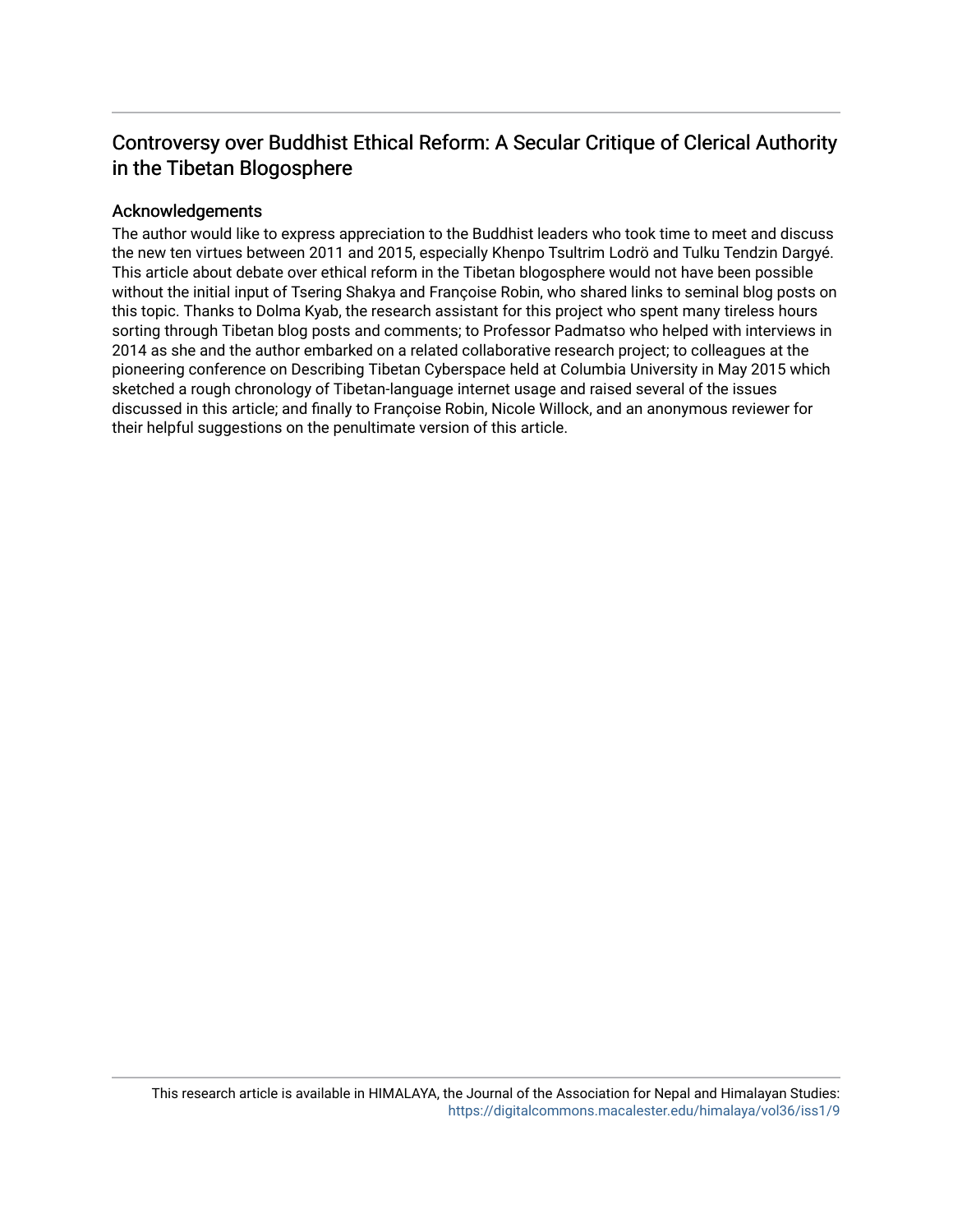## Controversy over Buddhist Ethical Reform: A Secular Critique of Clerical Authority in the Tibetan Blogosphere

# Holly Gayley

This article explores the online debate in the Tibetan-language blogosphere over a burgeoning ethical reform movement. Annually, whole villages and clans in nomadic areas along the eastern reaches of the Tibetan plateau are committing to a n wly formulated set of ten Buddhist virtues that include vows not to sell yaks for slaughter, not to fight with weapons, and not to drink, smoke, or gamble. Spearheaded by Khenpo Tsultrim Lodrö and cleric-scholars at Larung Buddhist Academy in Serta, concerned with the erosion of social values in the face of state modernization policies, novel vow ceremonies have generated a new level of commitment to Buddhist ethics among Tibetan nomads in the region while spawning controversy over the role of religion in the public sphere.

A set of virulent critiques of ethical reform have appeared since 2012 in Tibetan blog posts by well-known intellectuals like Jamyang Kyi and Notreng. This article examines the

secular terms through which clerical authority is criticized in the Tibetan blogosphere and several responses that address the polarizing tendency of online debate due to the circulation of misinformation and slander. How is the Tibetan blogosphere creating a new public forum for the secular critique of religion? On what grounds are Tibetan bloggers challenging Buddhist clerical authority online? How do monastics and their supporters advocate, in response, for the role of Buddhism in governing Tibetan social values?

**Keywords:** Buddhist ethics, Tibetan blogosphere, anticlericalism, religion and media, Larung Buddhist Academy.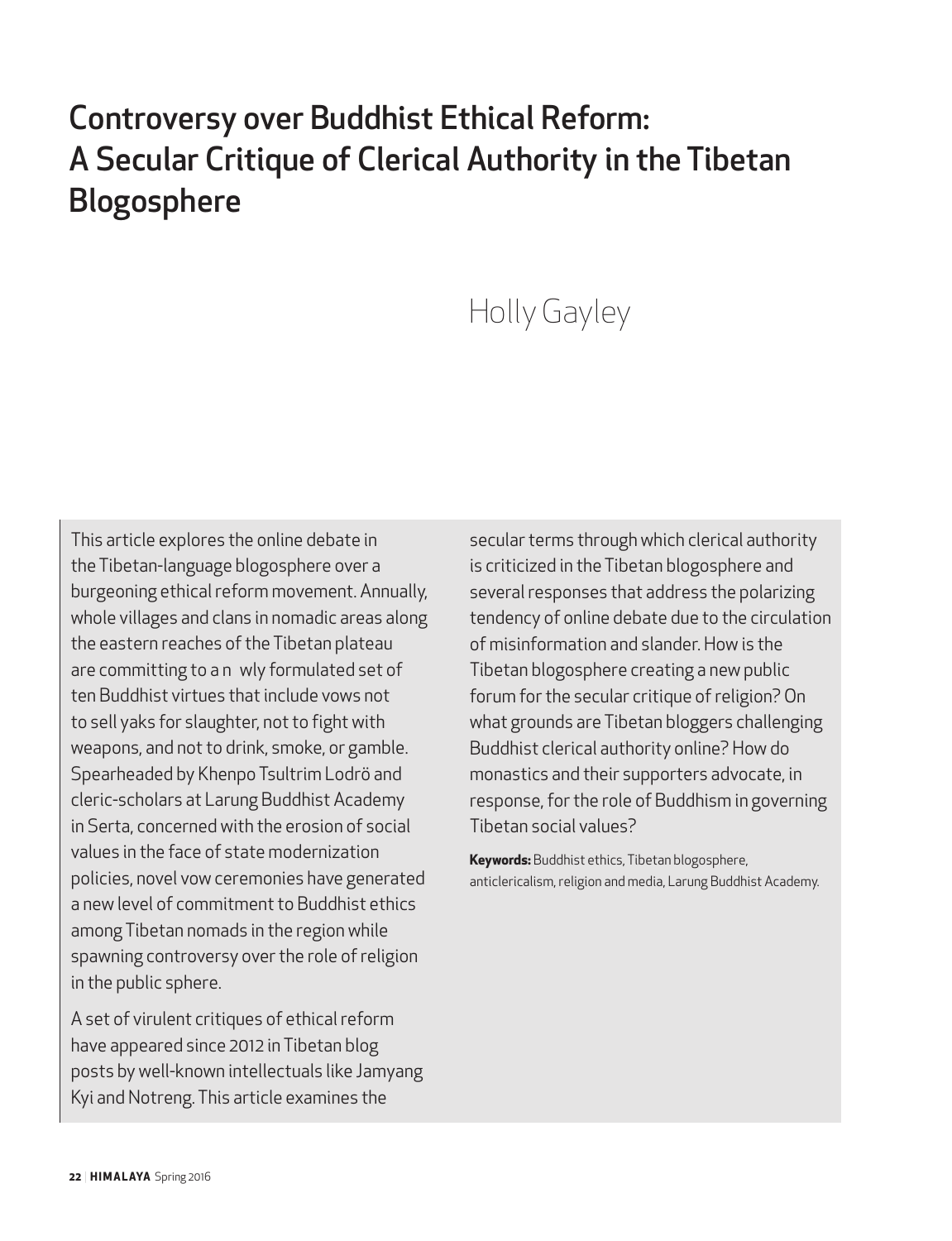#### Introduction

The immediacy of digital media means that compelling events, as shared through anecdotes and images, can be diffused rapidly and engender lively online debate. Since the mid-2000s, when the Internet became more readily accessible in Tibetan areas of China, the Tibetan-language blogosphere has emerged as a public space in which to share views outside of official channels and discuss issues of Tibetan identity, culture and politics—albeit in coded ways for sensitive topics.1 Needless to say, this public space is circumscribed by the omnipresence of state control in regulating cultural productions and political discourse and by the 'great firewall' of China which tends to block exile Tibetan blogs and news websites,<sup>2</sup> even as Tibetans in the diaspora have access to blogging websites based in China and participate in blogosphere debates over events happening on the Tibetan plateau.3 While the Internet has provided a platform for Buddhist leaders and institutions on the Tibetan plateau to reach large audiences, especially among Chinese speakers,<sup>4</sup> it has also created a significant Tibetan-language forum on independent blogging websites for educated Tibetans, lay and monastic, to debate the role of religion in society. Heidi Campbell highlights the importance of the blogosphere in considering the ways that religious authority is both challenged and affirmed online (2010), querying the extent to which the Internet serves a democratizing or leveling function, i.e. giving voice to those marginalized within traditional hierarchies. In this article, I take up Campbell's call to explore "how and why members of different groups challenge or strengthen a particular type of religious authority online" and the "larger question of the role technology plays in the process" (2010: 273).

As a case study, I focus on a heated and protracted debate over a burgeoning ethical reform movement inaugurated in 2008 by cleric-scholars at Larung Buddhist Academy, the largest and most influential monastic institution on the Tibetan plateau, located in Serta County along the border of Sichuan and Qinghai Provinces.<sup>5</sup> In the wake of the Cultural Revolution (1966–1976), once religious practice was again publicly allowed in China, a handful of Buddhist leaders in Serta began bestowing ethical precepts during the 1980s and 90s in ad-hoc fashion on ritual occasions or as an ethical code specific to their monastery  $\epsilon$  At that point, ethical reform could be considered a relatively minor facet of the broader movement to reconstitute Buddhist teachings, practices and institutions in the post-Mao era, which was taking place amid wide-ranging cultural revitalization efforts. Yet its significance increased over time. Larung founder Khenpo Jigmé Phuntsok (Mkhan po 'Jigs med phun tshogs), a towering figure in the revitaliz -

tion of Buddhism on the Tibetan plateau, linked Buddhist ethics to the larger project of preserving Tibetan culture in a landmark work of advice to the laity, titled *Heart Advice to Tibetans for the 21st Century* (composed in 1995).7 Video footage from the late 1990s and early 2000s shows him bestowing vows to large-scale gatherings of thousands of Tibetan nomads raising their hands to indicate their commitment to one or another precept.8 Ethical reform has taken on a new urgency and further systematization in the wake of the largely peaceful protests that swept across the Tibetan plateau in 2008, China's Olympic year.9

A new set of 'ten virtues' (*dge bcu*) was promulgated by Larung Buddhist Academy in 2008 and subsequently spread through mass vow-taking ceremonies among whole villages and clans in surrounding nomadic areas.<sup>10</sup> As an adaptation of the traditional ten Buddhist virtues, the new ten virtues combine elements of a temperance movement with an orientation toward non-violence. The new ten virtues consist of precepts not to sell livestock for slaughter, not to steal, not to fight with weapons, not to consort with prostitutes, not to sell weapons or drugs, not to smoke, not to drink, not to gamble, not to hunt, and not to wear animal fur on the trim of traditional Tibetan coats.11 This list represents a significant variation on the traditional ten Buddhist virtues, which proscribe actions on three levels—physical (killing, stealing, sexual misconduct), verbal (lying, harsh speech, slander, idle chatter) and mental acts (ill will, covetousness, wrong view)—through there is some overlap in precepts at the physical level.<sup>12</sup> While the traditional ten virtues are closely tied to an individual's prospects for rebirth, the new ten virtues and associated vows address contemporary social problems, such as the loss of family wealth in a recent upsurge in gambling, the threat of AIDS due to increasing prostitution, and fighting over grazing rights on the grasslands since decollectivization.<sup>13</sup> For this reason, the conception and diffusion of the new ten virtues can be regarded as a constructive approach to the corrosive effects of rapid social change due to a host of factors, including state modernization and marketization policies.

In discussing blogosphere debates over ethical reform in this article, I refer specifically to the new ten virtues pr mulgated by Larung Buddhist Academy, which have spread since 2008 through mass vow-taking ceremonies in counties near Serta, primarily in Kandze Prefecture of Sichuan Province.14 In doing so, I follow Tibetans bloggers who reference the 'ten virtues' in relation to Larung Buddhist Academy, Serta, and/or Khenpo Tsultrim Lodrö (Mkhan po Tshul khrims blo gros), the main architect of ethical reform and one of Jigmé Phuntsok's principal successors at Larung Buddhist Academy.15 To complicate matters,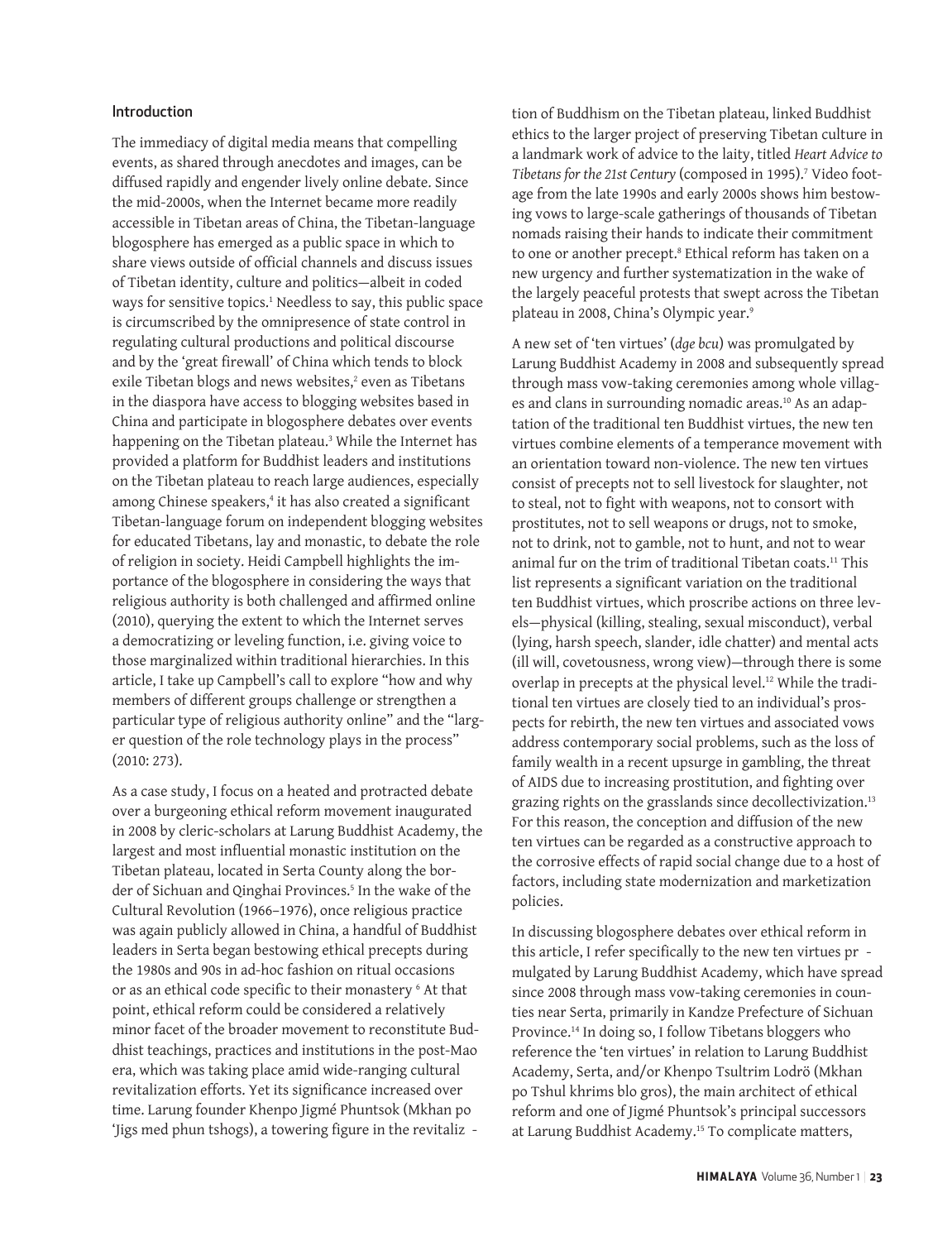however, the method of implementation for the new ten virtues varies widely, since it has been left up to local monasteries to oversee the vows in their affiliated villages and clans (sde ba, tsho ba),<sup>16</sup> including tracking violations and enforcing punishments. Complicating matters further, the Monastic Association (*Dge 'dun mthun tshogs*) in Serta—constituted in 2010 to deal with a variety of monastic issues including ethical reform—formulated its own revision of the new ten virtues in 2013 for the thirty monasteries in Serta County.<sup>17</sup> When discussing the ten virtues, then, one has to ask which ten virtues: the traditional precepts from Buddhist canonical sources, the new ten virtues promulgated in 2008 by Larung Buddhist Academy, ad-hoc ethical precepts bestowed by Buddhist leaders and monasteries, or the revised ten virtues from 2013 being implemented by the Monastic Association in Serta County? The conflation of these has led to some confusion and misinformation on Tibetan-language blogs.18 Even though the vows and their enforcement are supervised by local monastic authorities, blogosphere critiques tend to focus on the more visible and well-known figure, Tsultrim Lodrö

#### The Secular Terms of Debate

The online debate over the new ten virtues erupted on multiple blogging websites in two major phases, sparked by events reported through anecdotes and images published online in November 2012 and August 2013 respectively. The first phase began with reports of monasteries enacting fines for violations of the new ten virtues and refusing funerary services to the families of violators. The second phase was set in motion by provocative photos of a public confession ceremony, which turned out to have no direct connection to Larung Buddhist Academy or the new ten virtues. By November 2013, Tibet Web Digest called the new ten virtues one of the most hotly debated topics on the Tibetan blogosphere during the previous year.<sup>19</sup> Drawing further attention to the issue, *High Peaks, Pure Earth* provided a translation into English of one of the key opinion pieces in the debate by Jamyang Kyi ('Jam dbyangs skyid), a former newscaster who became a popular singer, feminist writer, and avid blogger, in which she champions the role of the secular intellectual in calling for freedom at times of religious dogmatism and repression.<sup>20</sup> Here I examine fifteen opinion pieces on the topic from the following Tibetan-language blogging websites: *Sangdhor*  (*Seng rdor dra ba*, www.sangdhor.com) which has since been closed, *Amdo Tibet Blog* (*Mtsho sngon po zin bris*, blog. amdotibet.cn), *New Youth Network* (*Gzhon gsar dra ba*, tbnewyouth.com), *Gendun Chöpel Literary Network* (*Dge 'dun chos 'phel rtsom rig dra ba*, www.gdqpzhx.com), and the exile-based *Khabdha* (*Kha brda*, www.khabdha.org)

which is officially blocked in China. Cumulatively, there were approximately 25,000 visitors and/or readers for these opinion pieces in the Tibetan-language blogosphere and almost a thousand comments, with individual posts on the topic typically garnering between one and two thousand visits—a substantial number by standards on the Tibetan blogosphere.<sup>21</sup> Generally-speaking, bloggers and commenters include Tibetans who have received a secular education in minority universities (*minzu daxue*) in China, monastics or former-monks who pursued a traditional education in the monastery, and Tibetans educated and living abroad—remembering the caveat that exile readers have more access to the blog posts of those inside China than vice versa. Despite the locus of ethical reform being northern Kham, mainly Kandze Prefecture of Sichuan Province, it has generated interest among Amdo writers based in Xining, the capital of Qinghai Province, like Jamyang Kyi and Notreng (Rno sbreng), a secular intellectual and former monk. This indicates the significance of ethical reform as a fulcrum for debate over the role of religion in the public sphere, extending well beyond the locus of its implementation. In what follows, I carry out a survey and close reading of these blog posts to identify the key points of debate and the rhetorical strategies used by bloggers in critiques and defenses of the new ten virtues. Specifically, I analyze the secular terms through which clerical authority is criticized in the Tibetan blogosphere and several responses to this critique that address the polarizing tendency of online debate due to the circulation of misinformation and slander.

Secular critiques of the new ten virtues in the Tibetan blogosphere constellate around individual rights and freedom in raising the following issues: the perceived compulsory nature of the new ten virtues, the economic hardship for nomads of not selling livestock for slaughter, the need for free speech in public forums and fear of reprisals for speaking out against monastic authorities, and the harsh penalties reported for violators. An anticlerical tenor is evident in a number of blog posts that raise the specter of priestly corruption while challenging the authority of clerics to impose penalties on the laity and refuse them religious services. Yet it is notable that bloggers in this debate rarely question Buddhist values writ large or even the specific precepts of the new ten virtues—with the exce tion of not selling one's livestock for slaughter.<sup>22</sup> Instead, they focus on the implementation of the new ten virtues, criticizing the methods of punishing transgressors and by extension the scope of monastic authority. This bracketing off of Buddhist values may indicate a predicament on the part of bloggers who seek to resist the dominance of Buddhism in Tibetan society while also demonstrating their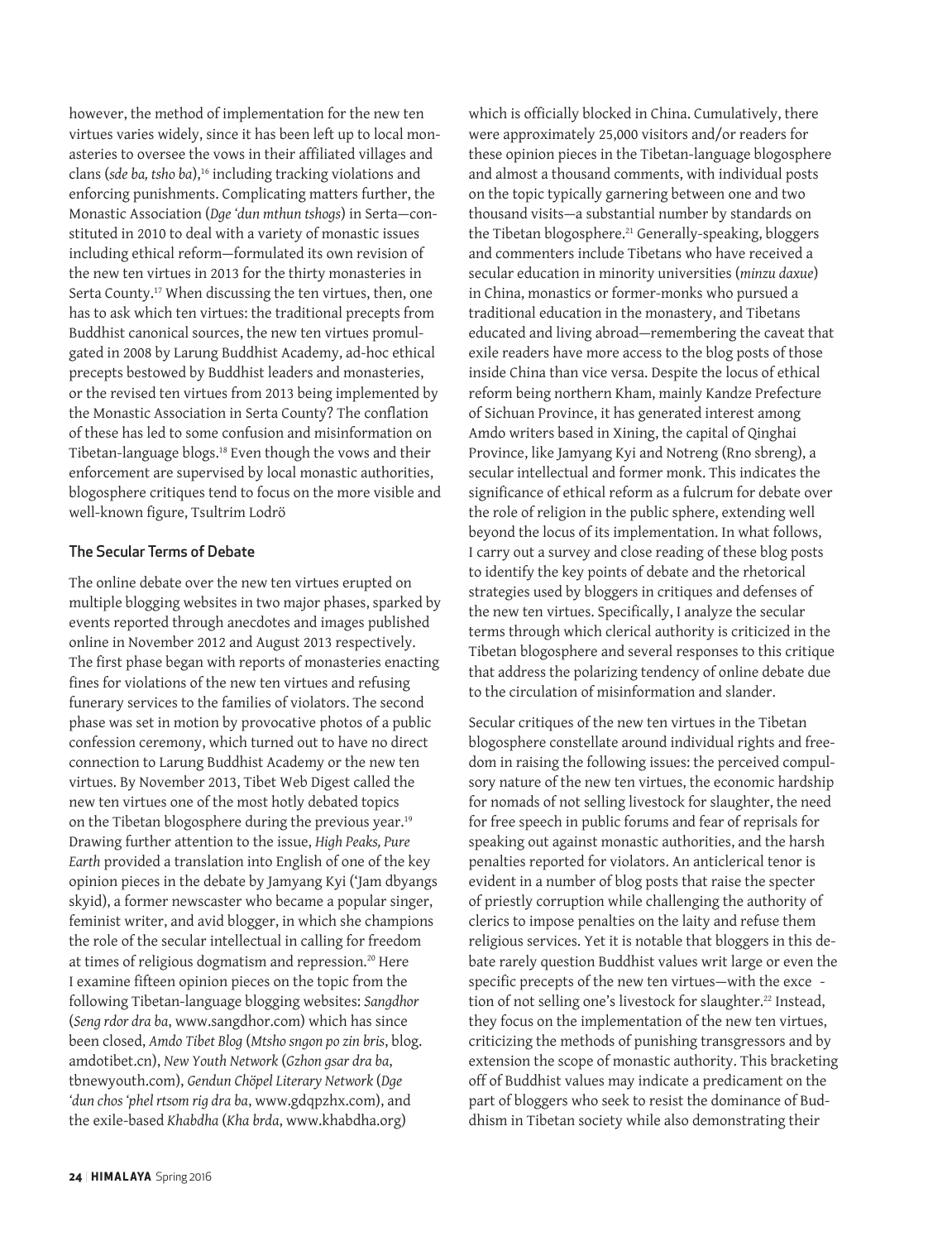loyalty to Tibetan culture. The anticlerical rhetoric on the Tibetan blogosphere has certain resonances with Chinese secularism, yet is by no means a matter of towing the party line. Bloggers on both sides of the debate over ethical reform are fiercely loyal to the common cause of preserving Tibetan culture and ethnic unity, while disagreeing about whether Buddhist ethical reform helps or harms that common cause. Indeed, the taint of communism—or the 'red taint' (*dmar po'i dri ma*) as one blogger puts it—is expressly used in a pejorative sense to discredit one's opponent and ironically happens on both sides of the debate as illustrated in examples discussed below. This smear tactic is made possible by the relative anonymity of bloggers using pen names.

In terms of the role of digital technology in the process, it is clear that: (a) the debate has been incident-based, sparked by discrete events reported and disseminated rapidly through provocative anecdotes and images shared on social media and blogs, and (b) opinion pieces are hastily forged in response to these events and circulate online based, for the most part, on second- and third-hand accounts rather than personal testimonials or sustained research. As a result, hearsay and hyperbole have been able to flourish, what one monastic blogger refers to as an "endemic cycle of inciting discord."<sup>23</sup> As I argue in what follows, the incident-based nature of this debate, structured around a series of provocations, tends to obscure the substantive issues of ethical reform, particularly the economic hardship to nomads of not being able to sell their livestock for slaughter. In tracing the arc of this online debate during its liveliest year, starting in November 2012, I chart the specific issues raised and the secular terms in which both the critique and defense of ethical reform are articulated. Following Campbell's line of inquiry, I suggest that the online critique of clerical authority discloses a noteworthy, but circumscribed, leveling function of the Tibetan blogosphere.

#### Leveling of Authority in Tibetan Cyberspace?

As a starting point, it is important to acknowledge that Tibetan-language blogging websites have provided a novel and significant space for secular critiques of the role of religion in Tibetan society. Such criticisms are generally taboo among Tibetans and marginalized to the realm of gossip, even though there has been an outspoken group of Amdo intellectuals based in the Chinese cities of Xining and Lanzhou, who decry the influence of religion on Tibe an society and seek to create a new secular culture. This group of 'new thinkers' have incubated their ideas under the influence of Western philosophy and the May 4th

Movement in China. The best known among them, writing under the pen name of Shokdung (Zhogs dung), regards religious belief as an 'old and decaying tendency' (*bag chags rnying rul*) that needs to be shed in order for Tibetans to modernize (Hartley 2002; Wu Qi 2013: 222–31). Secular intellectuals and bloggers can and do take real social risks in raising critiques of religion in a public forum, whether it be a newspaper, literary journal, or blogging website, particularly if they are well-known writers who cannot easily hide behind a pen name. The risk in criticizing clerics can be attributed in part to the traditional respect for Buddhist leaders, whether reincarnate lamas (*sprul sku*) or cleric-scholars (*mkhan po*), in Tibetan society. But it is also as an effect of more than sixty years of domination by the Chinese Communist state, whereby criticism of Buddhism can easily be misconstrued as a treacherous assault on Tibetan culture, already under siege. For this reason, those who criticize Buddhism online can be subjected to harsh comments.

Acknowledging the importance of Tibetan blogs in providing a space for social critique does not necessarily imply that the Internet fosters the democratization of authority, religious or otherwise. In addressing this issue, we must take into account the digital divide, characterized by greater access to the Internet in urban areas of China and exacerbated by low literacy rates among Tibetans in rural and nomadic areas. Even among educated Tibetans in China, many have completed their education beyond primary school in Chinese-medium schools and thereby have insufficient knowledge of literary Tibetan to read and write at an advanced level. Composing Tibetan literature has always been an elite practice, once the purview of monastics and the aristocracy, and now shared by Tibetans who have studied at minority universities in cities like Chengdu, Lanzhou, Xining, Lhasa and Beijing. Although writing a blog post may not require literary talent as such, apart from the proliferation of poetry and short stories online, it does still require strong writing skills. Further exacerbating the digital divide is the 'great firewall' of Ch na, already mentioned, which impedes the transnational flow of discourse through blocking routine access to exile Tibetan blogs and new websites, though VPNs and proxy servers are available.<sup>24</sup>

The rise of Tibetan literary journals in the mid-1980s and the space they opened for self-expression and social critique among Tibetan intellectuals in the post-Mao era is well documented (Shakya 2008; Rabgey 2008), but the effects of the digital revolution on Tibetan writing has received less attention. There have been several targeted articles about the tragedy of self-immolations on the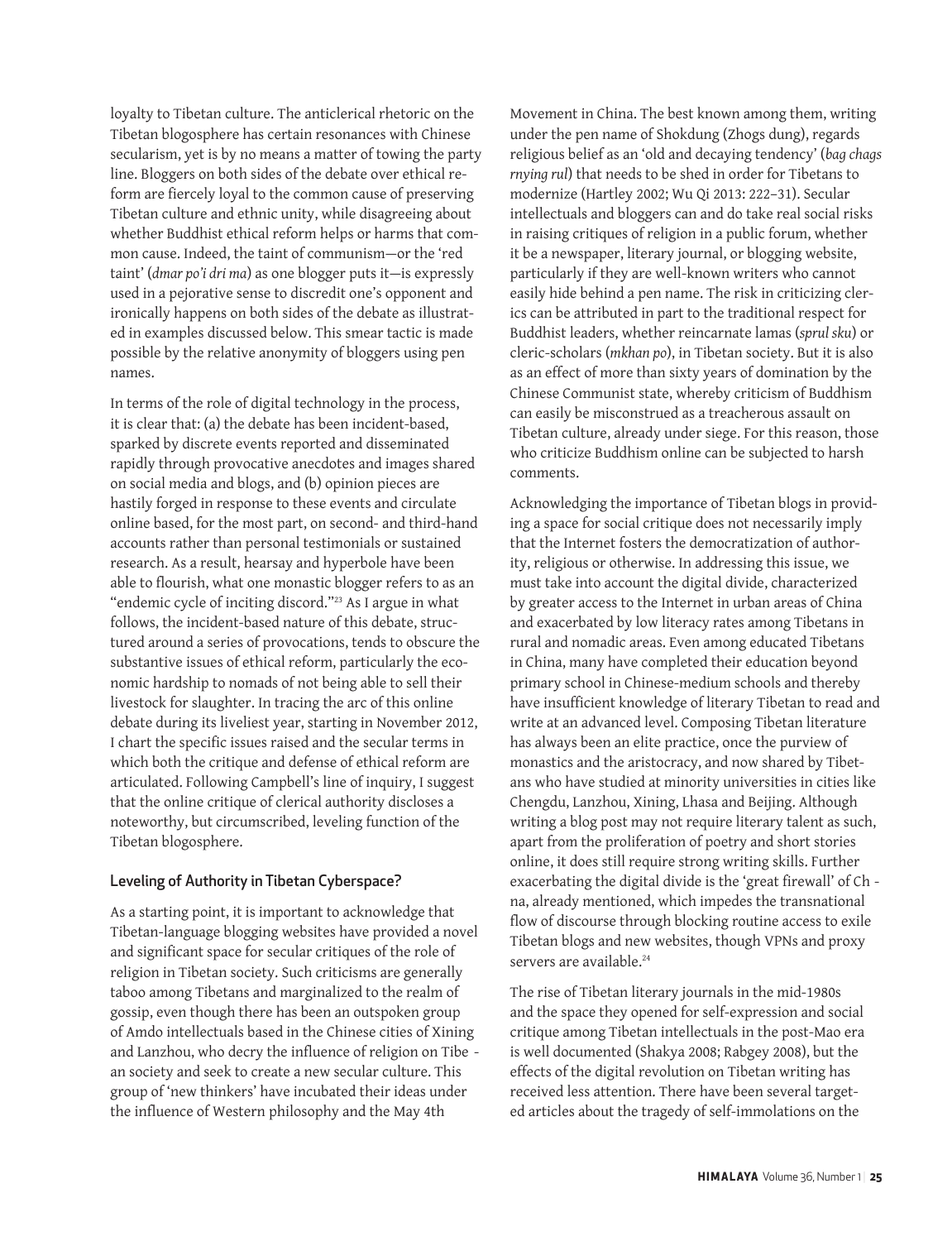Tibetan plateau as debated on exile Tibetan blogs (Rekjong 2012; Tsering 2012) and as expressed in coded fashion through poetry on Tibetan-language blogging websites in China (Robin 2012). More comprehensive studies to date on Tibetan uses of the Internet have been limited to Chinese-language websites (Rabgey 2008; Terrone 2010b) and exile websites and bulletin boards in English (Bray 2000; Brinkerhoff 2012; Helland 2014). Though rarely thematized in these studies, the linguistic register of online usage is important as Tibetans prefer their own language for certain topics, such as internal debates, potentially to avoid the gaze of outsiders.<sup>25</sup> Proliferating since the mid-2000s, Tibetan-language blogs have expanded the space for self-expression and social critique among educated Tibetans in China with more diverse content and less editorial restrictions than literary journals. Even so, once posted, the possibility of censorship and reprisals looms. Controversial posts can and do get removed after they gain widespread readership and come to the attention of state regulating authorities, including the blog posts by Jamyang Kyi and Notreng which sparked the two phases of online debate over the new ten virtues in November 2012 and August 2013 respectively.26

At a pioneering workshop on *Defining Tibetan Cyberspace* held at Columbia University in May 2015, scholars reflected on the degree to which digital media serve a democratizing or leveling function among Tibetans. Lama Jabb (Bla ma skyabs) emphasized that Tibetan cyberspace is multivocal and multilingual with no single authority holding the power to control meaning and representations, while Gedun Rabsal (Dge 'dun rab gsal) pointed out that Tibetan intellectuals, students and monastics can exchange opinions on relatively equal footing given the lack of social hierarchy in the layout of blogs. Popular blogging sites like A*mdo Tibet Blog*, *New Youth Network*, *Gendun Chöpel Literary Network*  and the exile *Khabdha* are arranged in sections by topic, and the posts within each section are typically listed according to date or popularity.<sup>27</sup> This means that the layout of blogs contributes to an online leveling of hierarchies by not privileging specific categories of contributors. Non theless, markers of difference are evident in the photos and names of bloggers, which may indicate monastic or lay status as well as the gender of the author or commenter. In addition, the writing style of a given blogger (including grammar and spelling) signals their level of erudition and can influence the authority granted by readers to the opinions expressed in their blog posts. At the workshop, Françoise Robin pointed to the low presence of female Tibetan writers online (less than 5% of bloggers) and gave examples of gendered criticisms and sexual harassment in comments on blog posts by women, which discourage their

participation.<sup>28</sup> Thus blogs as a medium for Tibetan writing can serve to both level and reinforce hierarchies that are operative in offline contexts.

New social media platforms, such as Weibo (a microblogging site) and WeChat (an instant messaging mobile app) are more democratic than blogs, since video and voice features allow for greater participation among populations with low literacy.<sup>29</sup> However, as Lauran Hartley cautioned at the *Defining Tibetan Cyberspac* workshop, the popularity of Weibo and WeChat runs the risk of diminishing the online space for debate. Self-selection into affinity-based groups and the constraints on the amount of text on newer platforms means that opinions cannot be exchanged in much depth and communication is restricted to those who likely already share a similar perspective on issues. Yet even with the rise of Weibo and WeChat, the online debate over ethical reform on Tibetan-language blogging websites sustained the attention of numerous writers and thousands of readers over the course of a year. The bloggers who contributed spoke largely in secular terms as part of a new educated elite able to challenge the authority of religious figures in Tibetan society. With the exception of the prominent female writer Jamyang Kyi, most of the bloggers on this topic appear to be male, in line with the more general pattern of male-dominance in the Tibetan blogosphere. Overall, there have been more critiques of the new ten virtues than defenses published, though several defenses have been put forward, including at least two by monastics.

The cleric-scholar spearheading ethical reform, Khenpo Tsultrim Lodrö, has not responded directly online—though some of his oral remarks were posted to Khabdha in January 2016—despite having a strong web presence on Weibo and other microblogs.30 When I asked him about this point in April 2015, the Khenpo stated that his ideas can be found in his published writings and speeches, so he feels no need to respond online.<sup>31</sup> Certainly his statement could be read as a rationalization to avoid dialogue with critics of the new ten virtues. Yet implicit in his statement may also be a relative valuation of modes of writing—the text being more authoritative than the blog. His hesitation to engage in the online blogosphere debate, whatever the rationale, calls into question the degree to which the Tibetan blogosphere can bring about a leveling function that would place those on both sides of the debate on equal footing. Buddhist leaders can remain aloof by opting not to participate in blogosphere debates, while Tibetan nomads are underrepresented owing to low literary rates. While a new elite of educated Tibetans avail themselves of the relatively unregulated space of the blogosphere to exchange ideas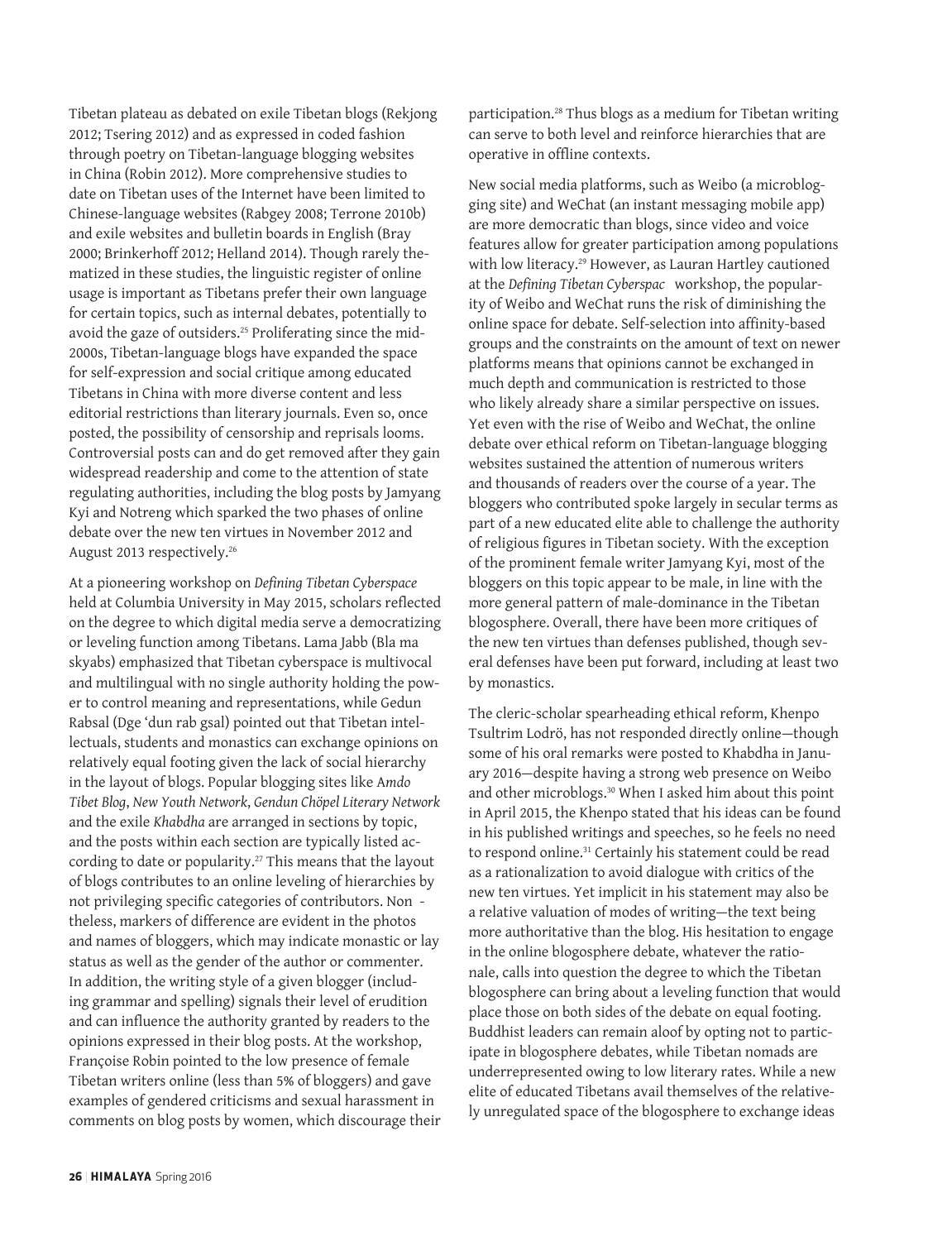and the recent post quoting Tsultrim Lodrö (discussed at the end of this article) indicates that he has been paying attention to online critiques, it is unclear whether the nomads who are most affected by the new ten virtues can and do tune in.

#### Shutting the Dharma Doo

Though not the first blog post on the topic, what sparked the online controversy over the new ten virtues was a series of four incidents, described by the well-known blogger Jamyang Kyi and published on 4 November 2012. Jamyang Kyi publishes under the pen name Minduk (Smin drug) and was a regular contributor to the blogging site *Sangdhor*  before it was closed down. Titled "Incidents Connected to the Ten Virtues Code,"32 her blog post recounts in brief but vivid terms a series of four incidents involving harsh punishments to violators of the new ten virtues. Giving her blog post the quality of a report from the field, each incident is described in a short paragraph including the name of the individual and their clan. Jamyang Kyi refrains from comment and simply offers the incidents up to the scrutiny of her readers. Here is a translation of the most cited from the series, which shows the tenor of her blog post and the issues highlighted therein:

A man named Ramang Pema (Rwa mang Pad ma) from the Shotsang clan (Zho tshang gi tsho ba) sold off his livestock thereby transgressing the [ten] virtues code. Because of this, the dharma door was shut on him. Afterwards, one of his children died. He asked many times for the dharma door to be opened, but it did not open. In the end, not a single lama or monk arrived [to conduct a funeral] and, in anguish, he threw the child's corpse into a river.<sup>33</sup>

In her account, Jamyang Kyi uses the term, 'shut the dharma door' (*chos sgo rgyab*), to indicate the denial of religious services to those who transgress their vows to adhere to the new ten virtues. Later in this article I will discuss responses to this and other issues raised by her blog post. For now, let us imagine the shock and dismay for Tibetan readers of someone being denied religious services for the funeral of a family member, with potentially devastating consequences for his or her future rebirth, as a result of the once-typical nomadic activity of selling livestock for slaughter. The other incidents she chronicles raise equally troubling issues, including fines exacted for violations, forcible confessions, and banishment. Whether or not these accounts are accurate—and verifying them would be difficult due to the limited information provided—they struck a chord online, and the readership of her post grew steadily over the year after its initial publication.

The wide circulation and overwhelming response to this post—with 9,700 views and 524 comments—shows the power of mediated witnessing in the digital age, whereby electronic media allow for certain types of stories and images to rapidly circulate and provoke either dismay or disbelief. In regimes of censorship, electronic media provide a crucial outlet for sharing information that otherwise does not circulate through mainstream news sources, which in China are state controlled. For example, the Chinese-language blog by dissident Tibetan writer Woeser ('Od zer), *Invisible Tibet* (*Mthong mi thub pa'i bod*, woeser. middle-way.net) which uses a server outside of China,<sup>34</sup> provided essential information on the protests that swept across the Tibetan plateau from March 2008 in the lead up to the Beijing Olympics. Woeser continues to post information about sensitive and typically censored material, including protests, arrests, self-immolations, disasters, discrimination targeting Tibetans in China, and the impacts of state policy in Tibetan areas. In Jamyang Kyi's blog post "Incidents Connected to the Ten Virtues Code," while it is monastic rather than state dominance that is being challenged, its credibility relies on the new and valued role of the dissident blogger in Tibetan society. A personal friend of Woeser, Jamyang Kyi is a former television newscaster and journalist, who became better known as a popular singer in the late 1990s and as a feminist writer and public intellectual in the mid-2000s.35 In 2008, she was jailed for sending text messages with information about the protests in Ngawa and later blogged about the harsh treatment she endured during her two months of incarceration.<sup>36</sup> Augmenting her standing, the writings of both these prominent female bloggers is disseminated via *High Peaks, Pure Earth*, a English-language website that publishes translations from Tibetan and Chinese of politically penetrating essays, songs and news by and about Tibetans in China.

Another critique of the new ten virtues on *Sangdhor* followed two days after Jamyang Kyi published her account of these four incidents. The main issue that she surfaced, the harsh punishments for violators of the new ten virtues, and the language of shutting the dharma door was picked up and elaborated on by another blogger named Chakrom ('Khyags rom).37 Referencing Jamyang Kyi by name as a 'famous writer' and repeating the account translated above, Chakrom further questioned the nature of punishments raised by her initial post. In particular, he queried why the ten virtues are referred to as tradition (*srol rgyun*) but implemented as if they were law (*khrims*), which can also mean 'regulation' or 'code.' In his estimation, a tradition is something voluntarily upheld by ordinary people without penalty or force, whereas a law is something imposed from above that requires punishment in order to gain compli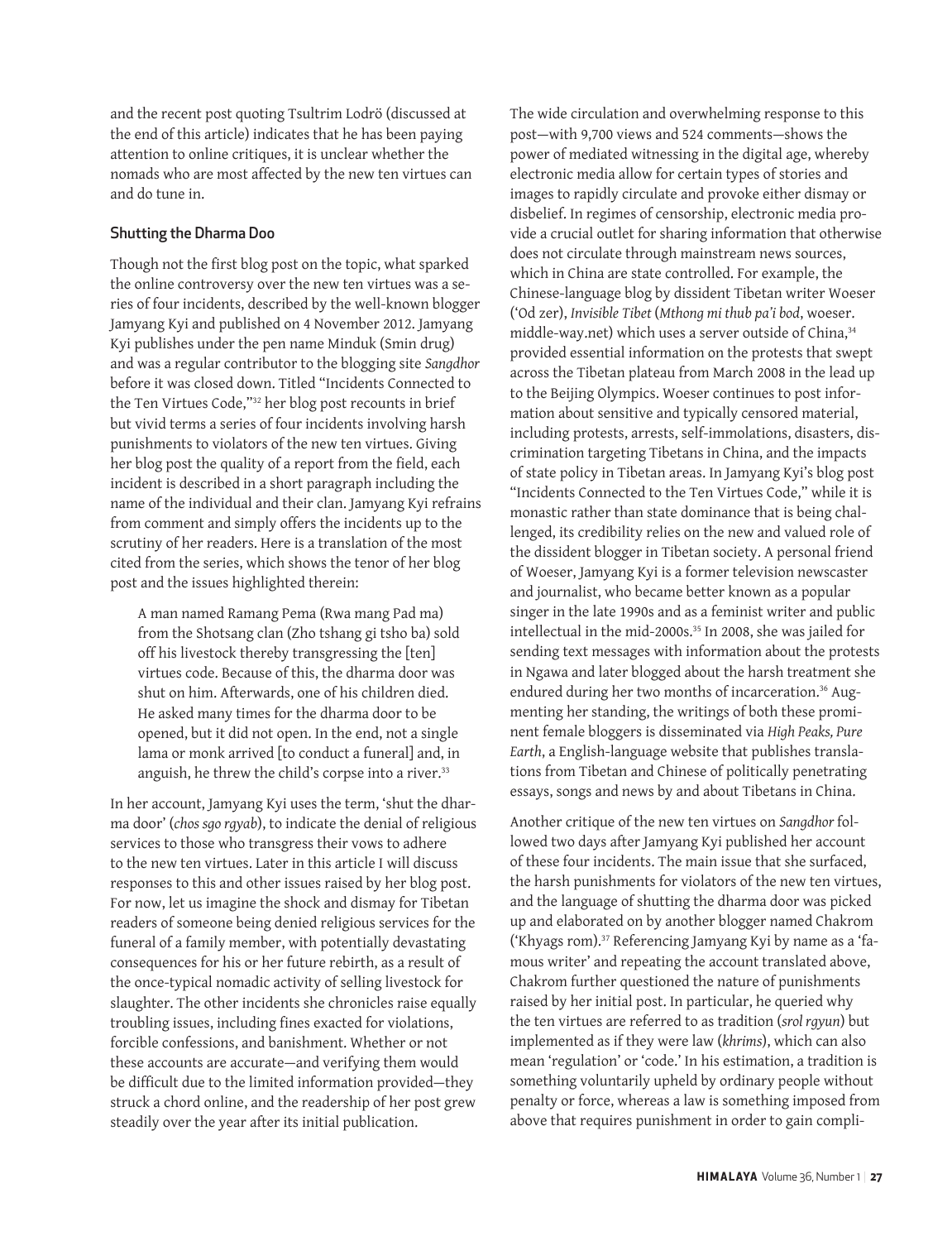ance. In its presentation by Larung Buddhist Academy, the new ten virtues are indeed referred to as tradition, harkening back to well-known antecedents of the canonical ten Buddhist virtues as well as the sixteen 'human mores' (*mi chos*) attributed to the seventh-century Tibetan emperor Songtsen Gampo (Srong btsan sgam po).<sup>38</sup> The ideological work done by Tsultrim Lodrö in his short treatise, *An Explanation of the Ten Virtues Tradition*, 39 is precisely to ground the innovation of the new ten virtues in traditional Buddhist ethics. Nonetheless, in the summer of 2014, I heard the new ten virtues colloquially referred to as a regulation, code or law (*dge bcu'i khrims*), even when discussed positively in reference to the decline in local crime. Whether viewed as tradition or regulation, the implementation of the new ten virtues has become a focal point of debate due to incidents reported regarding harsh punishments for violators.

In his blog post, Chakrom also points to the economic hardship for nomads who lose their main source of income by vowing not to sell livestock for slaughter. In his estimation, the imposition of economic hardship contradicts the pure motivation (*kun slong gtsang ma*) expected of monks in benefitting sentient beings. Implicitly, he accuses monks of not caring enough about the fate of nomads, and he is not alone in this. Apart from the imposition of fines and punishments, the economic impact on nomads is a key point of contention as the new ten virtues spread beyond Serta to neighboring nomadic areas, though it tends to get overshadowed on the Tibetan blogosphere by the disturbing reports about the implementation of ethical reform. In fact, well before the issue of penalties arose, an anonymous blogger had already pointed out the economic hardship to nomads in a blog post dated to 5 November 2011 on *Amdo Tibet Blog*. 40 In a list of 'ten great disappointments' (*blo pham chen po bcu*) in relation to the new ten virtues, this blogger expressed concern over economic decline in nomadic areas as well as the threat to the nomadic way of life. He states, "Without concern for ordinary people's living conditions and long-term future, lamas and tulkus impose various Buddhist regulations on the faithful masses (*dad ldan mang tshogs*), threatening to eliminate Tibetan nomadism with its thousand-year history" (Anonymous, 5 November 2011). It is noteworthy that this anonymous blogger is the only critic in the debate (among the posts I located) who presents himself as an eyewitness to the effects of ethical reform. The blogger self-identifies as someone from Washul Serta (Dbal shul Gser rta), combining clan and place name, writing anonymously out of fear of reprisal.

Not only are Buddhist teachers seen as lacking sufficient concern for Tibetans by critics of ethical reform, Tibet-

ans are also disparaged for their blind faith, which is also the term for superstition (*rmongs dad*) in Tibetan. The anonymous blogger on *Amdo Tibet Blog* speaks of the 'bad custom' (*goms srol ngan pa*) of Tibetans who listen to the advice of lamas and believe them rather than improving their own standard of living. This same rhetoric can be found in another post on *Sangdhor* several months later on 16 May 2013 by blogger Ser Munsel (Gser mun sel) who expressed dismay over the handling of violations by lamas and monks and concern over the ensuing controversy as a threat to Tibetan unity.<sup>41</sup> This blogger casts the new ten virtues as an unnecessary burden on the laity due to monastic regulation, the suppression of dissent, and expulsion of transgressors from the moral community tied to local monasteries. In line with the views of 'new thinkers,' for Ser Munsel, this amounts to corruption that preys on the "blind faith in the mindstream of the masses" and a "gullibility in the national character of our Tibetan people."<sup>42</sup> Despite the anticlerical tenor of his critique, Ser Munsel expresses concern that the contentious nature of the new ten virtues and its implementation could create serious mistrust towards monks and doubts about the monastic system more generally. This implies this blogger's overall support for the monastic system with criticism reserved for its excesses.

#### Anticlerical Rhetoric among Secular Critics

Anticlerical rhetoric constitutes a strong thread in the secular critique of the new ten virtues in the Tibetan blogosphere. This comes out clearly in Jamyang Kyi's second blog post on the topic, titled "The Impact of the Ten Virtues Code" and published on 27 November 2012 within a month of her initial post on the topic.<sup>43</sup> Here the central issue shifts from punishments for transgressions to freedom of speech with religion represented as both a repressive and regressive force in society. Jamyang Kyi pits intellectuals (*shes yon can*) against religious authorities by praising the former as defenders of freedom throughout human history and the latter as responsible for "the oppression of rigid traditions and strict religious codes that hinder [ordinary people's] desires and aspirations and curtail [freedom of] speech."44 In this post, the intellectual stands for progressive ideas, while the 'holy ones' (*dam pa*) of Tibet, both reincarnate lamas and cleric-scholars, are deemed backward, trying to consolidate their own power to the detriment of society at large. Once again, there are key incidents around which she constellates her critique, the alleged suppression of dissent by Tulku Tendzin Dargyé (Sprul sku Bstan 'dzin dar rgyas) at a gathering of monastics in Serta and a subsequent series of forced confessions and pledges at his monastery's annual ceremony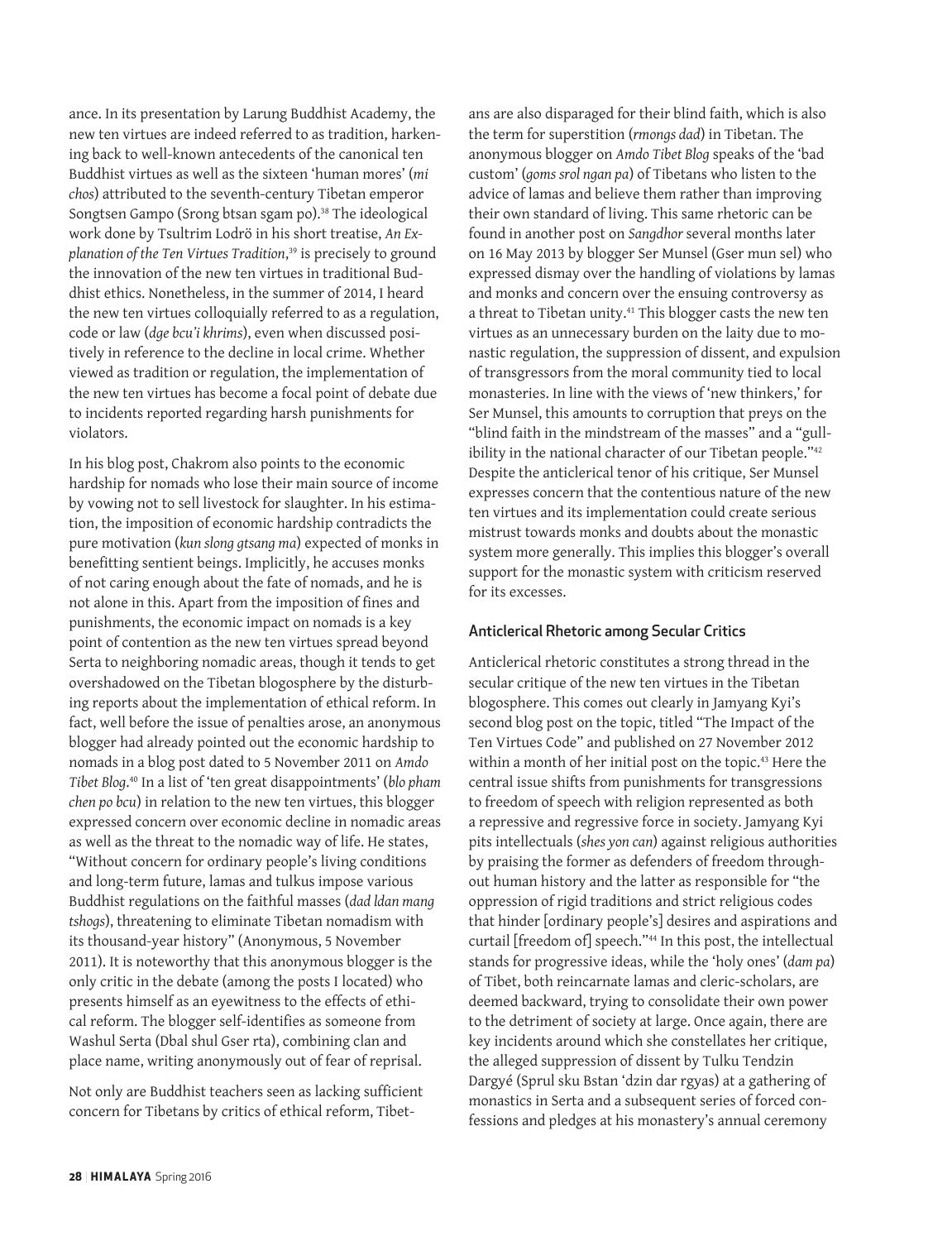to renew ethical vows. But even before describing these events, Jamyang Kyi raises the specter of corruption on the part of reincarnate lamas and cleric scholars—not as one or two corrupt individuals but categorically in an anticlerical vein—whom she accuses of "paying lip service to religion, while engaging in rotten behavior that is bound up internally in self-interest."45 Tendzin Dargyé is then introduced by way of these incidents in order to instantiate her sweeping claims about history in general and hindrances to progress for Tibetans in particular.

This type of secular criticism relies on the trope of priestly corruption that has a distinctive genealogy in Chinese secularism and casts Buddhist clerics as willfully misleading the faithful Tibetan masses.<sup>46</sup> Anticlericalism is deeply embedded in Chinese secularism, starting with the secularizing campaigns to destroy temples and convert them to schools from the late Qing through the Republican era (Ashiwa 2009; van der Veer 2011, 2013). By the Maoist period, this anticlerical ideology culminated in the Cultural Revolution (1966–1976) with its rampant destruction of religious institutions and persecution of religious figures alongside other elites in struggle sessions. Blog sphere critiques of ethical reform today routinely bleed into slanderous remarks that bear a strikingly resemblance to the Republican Era press characterizations of clerics as cunning and sexually debauched, misleading the illiterate and gullible masses (van der Veer 2011: 273). I have already mentioned the language of misleading the gullible masses in Ser Munsel's blog post. With respect to sexual debauchery, the anonymous blogger from Serta accuses the Buddhist clerics spearheading the new ten virtues of imposing a strict ethical code on ordinary Tibetans while duplicitously eating meat and consorting with prostitutes on visits to inner China (Anonymous, 5 November 2011). This is precisely the kind of slander that tends to overshadow and detract from substantive debate.

In addition to invoking the trope of priestly corruption, for her part, Jamyang Kyi sees the strict imposition of Buddhist ethical norms as a kind of violence, or in her words, "propagating Buddhism through brutality" instead of through "non-violent activity to benefit others. <sup>47</sup> One wonders here if Jamyang Kyi is intentionally drawing out the importance of non-violence within the new ten virtues (constituting half the precepts) to point out a hypocrisy in implementation. This issue comes out more overtly in a blog post discussed below, when Domé Bu (Rdo me 'bud) accuses monks who issue harsh penalties of abandoning the precept of non-violence and thereby being no different from those that they punish.<sup>48</sup> Violence and oppression are themes in several posts in the online debate over ethical reform. Lamas and cleric-scholars are called "terrorists"

and characterized as wielding "influence with the bloody stench of brutality" and leading a "religious dictatorship."49 In portraying ethical reform as a forcible imposition on Tibetan nomads with local dissent suppressed, Jamyang Kyi champions the role of the secular intellectual in questioning the hegemony of religious elites. This takes quite a bit of daring in the Tibetan context with a populace that remains deeply devoted to Buddhist masters and readily equates criticism directed at Buddhism with conformity to Chinese Communist Party rhetoric and disloyalty to Tibetans as a people.

The lama implicated in the incidents described in both of Jamyang Kyi's blog posts is Tendzin Dargyé, the head of Puwu Monastery in Serta, which had its own well-established ethical code for almost twenty years prior to the new ten virtues introduced in 2008 by Larung Buddhist Academy.50 In 2010 Tendzin Dargyé became the principal figure in implementing the new ten virtues within Serta County by establishing the Monastic Association to oversee the activities of the thirty monasteries in Serta, and by serving as its chair in its initial years of operation. When asked about the issue of free speech, Tendzin Dargyé denied any dissent within the Monastic Association, so one is left to wonder whether these incidents happened as described and, if so, to what extent lamas were actively involved in or appraised about them. This points to an epistemic quandary for researchers and readers vis-à-vis the reliability of information in the blogosphere, which has not undergone a vetting or verification process<sup>51</sup>

As a counterpoint, the blogger Bongdzi (Bong rdzi) published a critique of Jamyang Kyi's views on 12 December 2012 in a post titled "Jamyang Kyi and the Ten Virtues Code."52 Though by no means a defense of the new ten virtues, he raises several cogent issues. First, since Jamyang Kyi is an avid woman's rights advocate, he asks why she refuses to consider the possible benefits to women of the ten virtue's stance against prostitution, gambling, and the consumption of alcohol. These are activities which, when married men engage in them, can cause considerable harm to the family through sexually-transmitted diseases, gambling debt, and domestic violence (though these social problems are by no means reducible to alcohol consumption). He also questions her implicit critique of clerical authority as authoritarian in her initial post regarding incidents of shutting the dharma door. In his view, according to democratic principles, any voluntary association can have rules, which, if violated, lead to expulsion from that association. He gives the example of sports teams that require their players not to consume alcohol and can expel players for non-compliance. While offering a thought-provoking counterpoint, Bongdzi indulges in his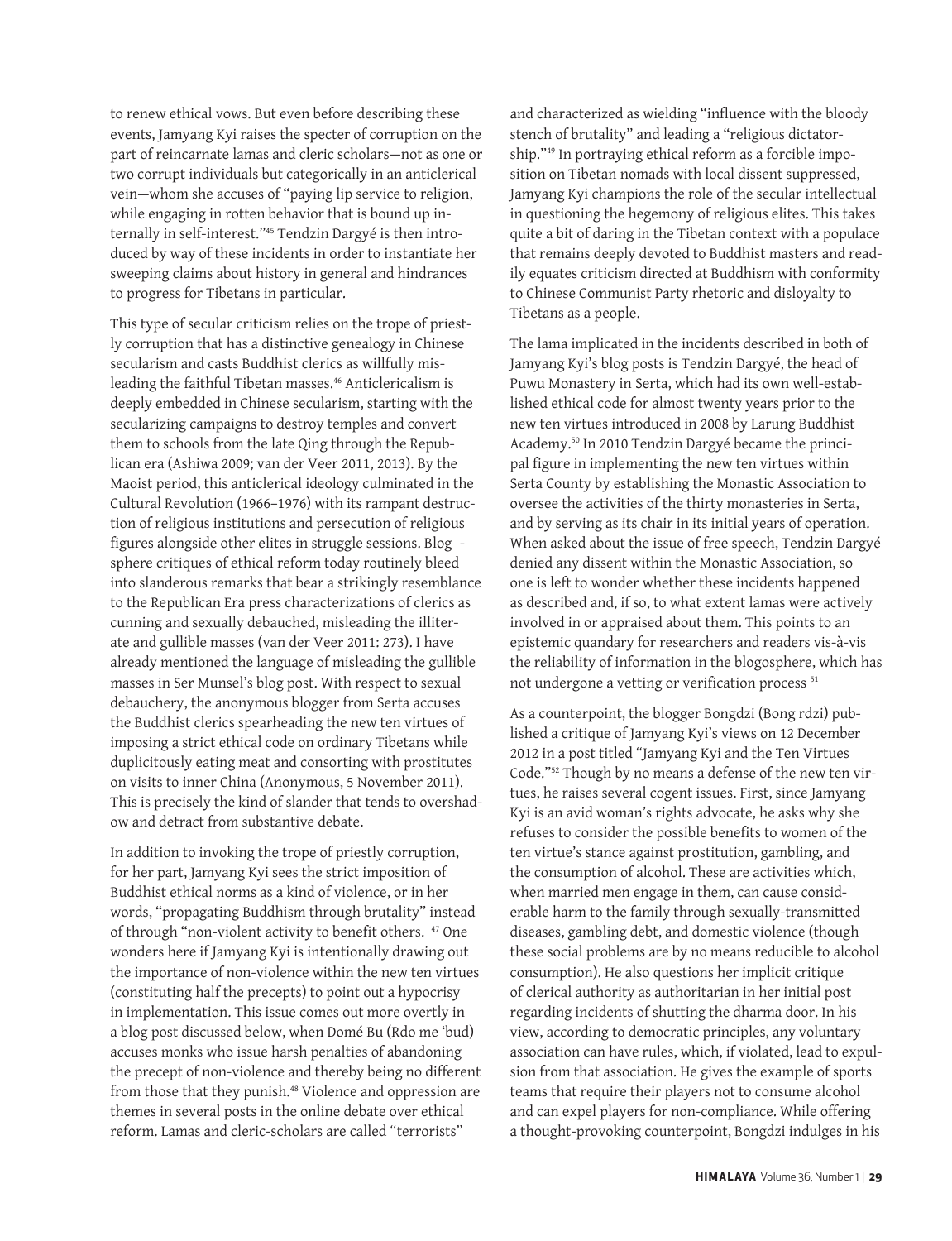share of mudslinging by referring to Jamyang Kyi as a Red Guard (*dmar srung dmag mi*) who seeks to 'destroy the old' (*rnying gtor*).53 Continuing in this vein, he accuses Jamyang Kyi of being ignorant of democratic principles and simply spouting propaganda based on her former role as a television newscaster. As mentioned previously, association with the 'red taint' of communism is an important way for Tibetans bloggers to attempt to discredit an opponent in online debate, an unfortunate way that public discourse can turn into character assassination. According to Lama Jabb, Jamyang Kyi has effectively been silenced online by the array of negative comments and responses to her blog posts-at least for the time being.<sup>54</sup>

Bongdzi's blog post also points to a distinction that needs to be made between the ethical principles encapsulated in the new ten virtues and the methods by which they are implemented. As already mentioned, the new ten virtues combine elements of a temperance movement with non-violence. Grounded in the *Sigālovāda Sutta*, a scripture focused on lay Buddhist morality, strictures not to drink or gamble have been invoked in Buddhist temperance movements from Sri Lanka to Japan, endeavoring to reinstate Buddhist values for the purpose of social uplift in contexts of rapid modernization and/or colonialism.55 Moreover, non-violence has been central to Tibetan articulations of their Buddhist identity in approaching political issues in the diaspora. While none of these precepts would be objectionable as something voluntarily undertaken, the question raised by secular critics has to do with coercion and enforcement. Yet, as Bongdzi points out, the new ten virtues in and of themselves do not prescribe a system for implementing, let alone enforcing, these precepts with fines and punishments for transgression. The impleme tation has been left up to individual monasteries to decide in conjunction with local leaders as they encourage their affiliated villages or clans to take up the new ten virtues<sup>56</sup>

That said, the widespread implementation of the new ten virtues through mass vows, tracked and enforced by monastery officials, introduces an element of coercion that did not previously exist. Although households can and do opt out of subscribing to the ten virtues, we must recognize the potential social cost in not participating in the moral and ritual community tied to local monasteries. Unlike churches and denominations in North America or Europe, where an individual or family can easily decide to change congregation, in nomadic areas on the Tibetan plateau, villages and clans have been affiliated with a designated monastery for generations and cannot readily make such a change.

#### Rekindling the Fire of the Cultural Revolution

The issue of coercion resurfaces in the second round of debate over the new ten virtues. It was set in motion by a disturbing series of photographs posted to Weibo, showing monks punishing thieves and gamblers at Kirti Monastery (Ki rti dgon) in Ngawa Prefecture.<sup>57</sup> The photographs show young Tibetan men lined up in a monastery courtyard with cardboard placards hanging down from their necks, naming their crimes. The placards visible in the photographs say either thief (*rkun ma*) or gambler (*rgyal 'jog*). The photographs are starkly reminiscent of the Cultural Revolution, when 'class enemies' were publicly humiliated in struggle sessions and their political crimes written on placards hung from their necks. Except that in these photographs, Buddhist monks are shown presiding over the event with large crowds of nomads lining the courtyard as witness. These photographs circulated via Weibo and WeChat and the next day began to appear in the blogosphere with commentary. On 29 August 2013, no less than three blog posts were published on separate Tibetan websites: *New Youth Network*, *Amdo Tibet Blog*, and *Khabdha*. 58

Though the photographs were taken at a monastery of the Geluk tradition with no association to Larung Buddhist Academy, they were hastily associated with Tsultrim Lodrö and the new ten virtues. An *Amdo Tibet Blog* post with the title "The Offenses Accumulated by Tsul-lo and the Propagators of the Ten Virtues" (using a nickname for Tsultrim Lodrö)<sup>59</sup> shows four photographs from the Weibo series with a poignant question or comment below each one.<sup>60</sup> The author whose English moniker is Stray Yak seems unaware that the events depicted took place at Kirti Monastery and focuses his comments instead on their resemblance to Cultural Revolution. Therein he bemoans the current plight of Tibetans under religious regulations, deemed stricter than state law. The main issue for this blogger is the severity of the punishments as depicted: "In general, gamblers are not good people, but to use such a method [of punishment] is overly excessive. Isn't this offense contrary to the disciplinary code of the dharma?" (Stray Yak, 29 August 2013). Other bloggers followed a similar line of reasoning, suggesting that the offenses by the monks in enacting such a punishment is comparable to the offenses being punished, equally contravening Buddhist ethical principles.

Along these lines, a blogger on *Khabdha* named Domé Bu called this incident "the resurrection of the Cultural Revolution in Tibet" in a post titled "The Ten Virtues Code is Nearly Suffocating the Masses."61 There he accused the monks presiding over the event of being like 'terrorists' (*drag spyod pa*) who act contrary to the non-violence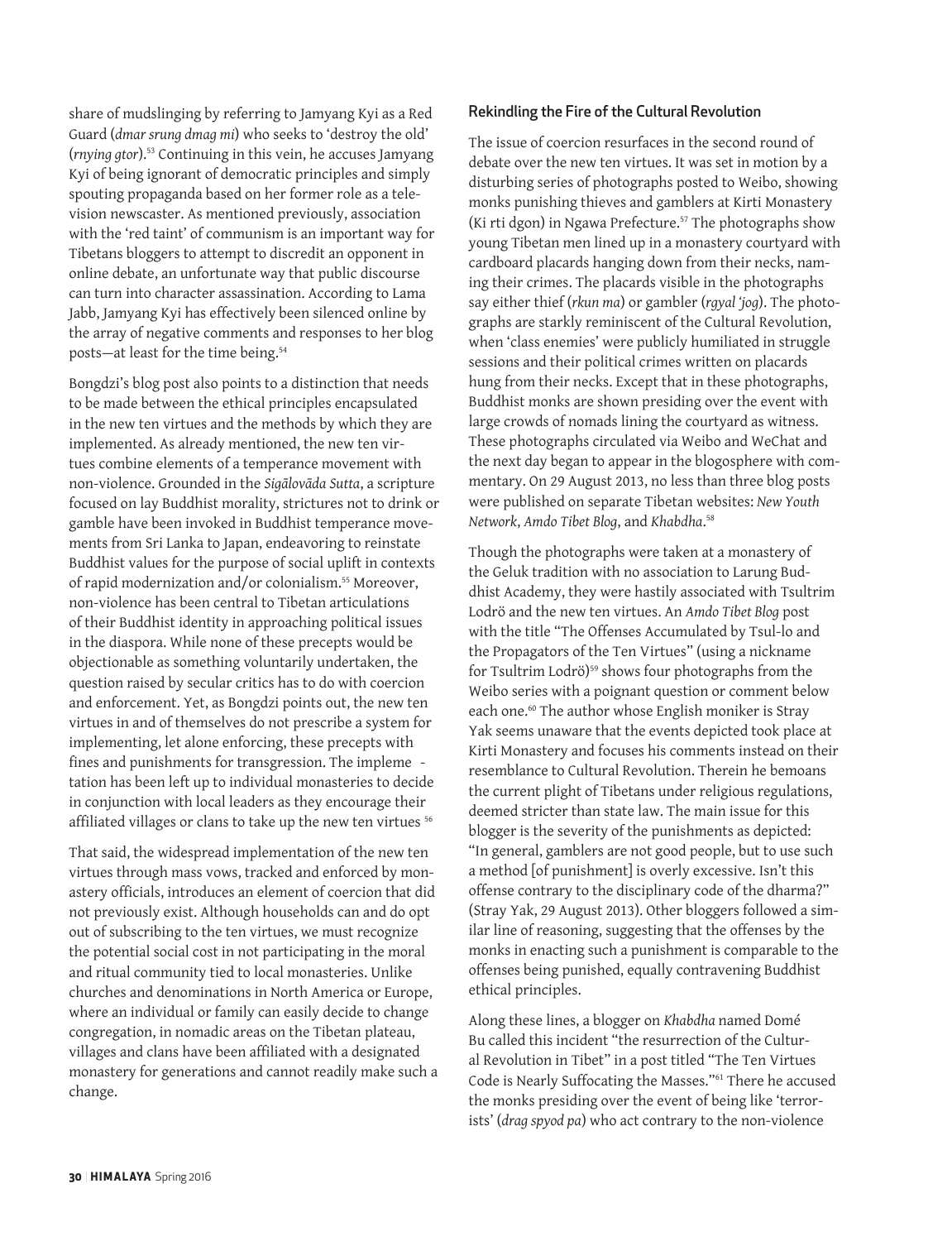espoused by the Buddha and thereby risk destroying the reputation of all Buddhist clerics. Specifically, he repr mands them for mistreating ordinary people on whom they ironically depend for support:

Recently in photographs spread on the Internet, if you look at the mood and expression of the monastic judges, they appear to have a vindictive manner toward those who transgressed the ten virtues as if they had killed their own mother or father. Is this the proper behavior of monks? In the case of Tibet, the monastic community has the highest degree of learning. What is there to say when they treat other types of people around them with scorn and distain? In sum, what is the difference between good and bad with respect to those who violate the ten virtues and you who punish them? (Rdo me 'bud, 29 August 2013)

In this passage, Domé Bu shares his own impressions from viewing the images from Kirti Monastery circulating online and how they made him question the ethical behavior of monks as moral exemplars in society. Throughout the post, he addresses the monks involved directly, asking them not to create more suffering for Tibetans, already burdened by difficult living conditions.

The first commenter on his blog post echoed Domé Bu's concern by suggesting that monks should not interfere with activities of the laity. In this commenter's view, such interference is "a form of mixing the two, religion and politics, which are contradictory and incompatible."62 Comments of this nature invoke a reading of Tibetan history that has become popular among the 'new thinkers,' who regard Buddhism as the cause of Tibet's decline and its susceptibility to domination by outside powers (Hartley 2002, Wu Qi 2013). Needless to say, this view aligns with Chinese Communist Party rhetoric that condemns the union of religion and politics (*chos srid zung 'brel*) 63 under the rule of Dalai Lamas as a "feudal serfdom under theocracy" that relegated Tibet to "poverty, backwardness, isolation and decline."64 Given the multivalence of the term for politics (*srid pa*), which can also mean society and the temporal order as a whole, the blog comment to Domé Bu's post can also be read as a secularizing call to delimit the role of monastics in Tibetan society. When I showed this comment to Tsultrim Lodrö, he retorted that it is precisely the role of monastics to interfere with the laity and benefit society in a variety of ways—through education, moral guidance, traditional medicine and other domains of knowledge.<sup>65</sup> Indeed, many monasteries run schools, official and u official, for children to learn to read and write Tibetan, and monks have also been engaged historically as Tibetan medical doctors. Moreover, ethical extortions to the laity

have always been a mainstay monastic activity, a site where religious values clearly bleed into social life.<sup>66</sup> These opposing views highlight the fact that underlying debates about the new ten virtues is the larger question of the role of Buddhist monastics in contemporary Tibetan society and, as a corollary, the scope of clerical authority.

The third post on August 29th offers one of the most sustained and cogent critiques of ethical reform, asking in its title: "Who is Rekindling the Fire of the Cultural Revolution?"67 One of the photos from Weibo, with a row of young Tibetan men bearing placards stating their crimes, occupied the top portion of the blog post, clearly prompting the question in its title. The post was written by Notreng, a former monk who joined the ranks of 'new thinkers' in viewing Buddhism as detrimental to freedom and progress; he is also the founder of the website *New Youth Network* on which this post was published.<sup>68</sup> In the strong anticlerical language of this post, Notreng accuses Tsultrim Lodrö and his associates of establishing a 'religious dictatorship' (*chos lugs pa'i sger gcod*) in nomadic areas. His critique focuses on what he perceives to be the compulsory nature of ethical reform, enacted through coercion and fines, which he compares to placing a yoke on the Tibetan masses. For this reason, Notreng advocates persuasion over enforcement and champions freedom of choice. Addressing Buddhist clerics directly, he states:

In general, whether or not someone liberates their livestock or whether or not they give up eating meat is their own individual affair. This [right] should not be plundered by a dharma association or other authority. However, you speak of love and compassion and at the same time covertly establish taxes. If we don't call something like this 'dictatorship,' what do we call it? If it's not the spirit of the Cultural Revolution, what is it? (Rno sbreng, 29 August 2013)

Although he seems to conflate the new ten virtues with vegetarianism, his basic point is that not selling yak for slaughter and not eating meat should be a matter of individual choice rather than mandated by religious authorities. To clarify, the new ten virtues promulgated by Larung Buddhist Academy asks nomads not to sell their livestock for slaughter, but does not forbid slaughtering livestock for one's own consumption and does not mention vegetarianism, though Tsultrim Lodrö is also a strong advocate for vegetarianism. For that reason, these issues tend to get conflated online

In this post, Notreng ties freedom of choice to the economic implications of adopting the new ten virtues, asking how nomads can survive, let alone pay medical and educational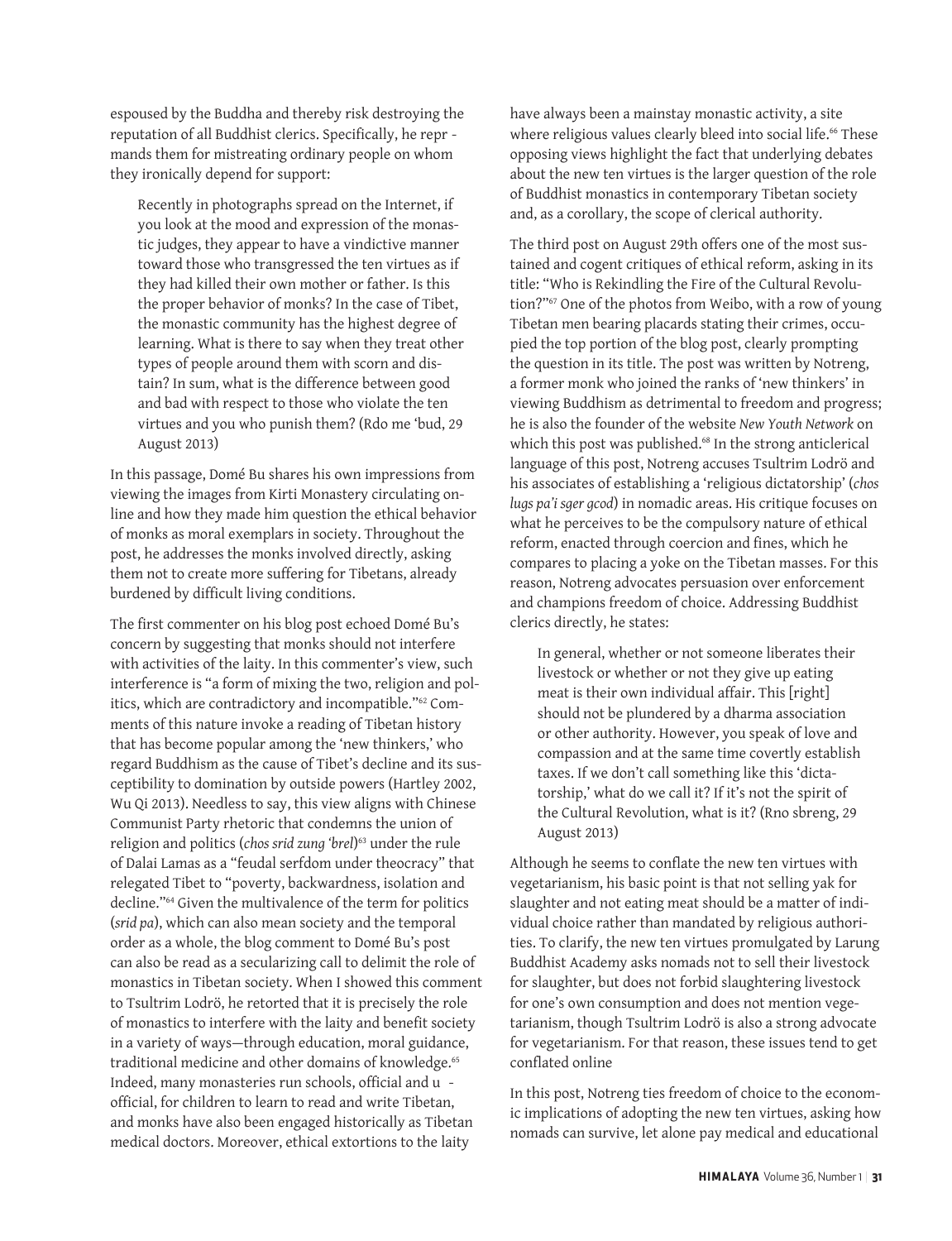bills, while being asked to give up their principal means of income. He puts the predicament poignantly as follows: "Without selling livestock, who will pay the medical bill to heal the problem when wife Tsomo is suffering from illness? Who will pay the tuition for the dear son Döndrup who is anxiously looking around the tent?"<sup>69</sup> Tying this economic question to the future of nomadic pastoralism on the Tibetan plateau, he asks: "If households sell all their livestock to be liberated, what should future generations of nomadic masses do as a livelihood? Are you advising them all to become monks and nuns and practice the essence of dharma?"70 With these questions, Notreng points to the real tension between idealized ethical standards and the practicalities of living as a householder in nomadic areas.

While Notreng raises economic factors, the main thrust of his opinion piece is the issue of coercion and punishments for violators of ethical reform, which seem to be the lightening rod for the online controversy over the new ten virtues as a whole. Regarding the photographs he saw the day before on WeChat, as elsewhere, we get a window into the blogger's first impressions: "When I saw those ph tographs on WeChat of a group of robbers and gamblers made to stand, draped with a placard around the neck, in the middle of a crowd of ordinary people and monks, while another was tied to a tree, my first reaction was: *This is the Cultural Revolution. This is the Catholic Inquisition*" (Rno sbreng, 29 August 2013, emphasis mine). Here one gets a sense for the visceral moment of seeing these images, which impelled him to call attention to the cruelty of such a public humiliation in front of a crowd. Notably, he acknowledges that the photos were taken at Kirti Monastery and that he is not sure if the incident is related to Tsultrim Lodrö. This shows a certain degree of self-reflexivity lac ing in the other posts on that day, which recognizes epistemic uncertainties in relation to the origin and context of information circulating online.

Still, there is a mismatch between the pretext for his article, the release of photos from Kirti Monastery in digital media, and the brunt of his critique, Tsultrim Lodrö and the new ten virtues promulgated by Larung Buddhist Academy. This mismatch seems to undermine his credibility; as one commenter put it: "No one will listen to Notreng's lies. This is Kirti Monastery in Ngawa. Ha ha ha!" Others followed suit in the comments to his blog post: "This is slander to our great Khenpo, who shines bright like a youthful moon in his activities for Tibetan religion and politics (*bod kyi chos srid*)" and "This is Kirti Monastery. I don't think it has to do with Tshul-lo. Whether or not what you're saying is true, you didn't do your research well."71 Another blog post, several days later, by Jampal Dorjé ('Jam dpal rdo rje)

discusses how the photographs from Kirti Monastery have been misused to criticize Tsultrim Lodrö and emphasizes that bloggers should be wary of making such criticism without knowing the facts of the situation.<sup>72</sup>

#### The Endemic Cycle of Inciting Discord

The few defenses published online tend to correct misinformation and attempt to provide a more balanced view of the new ten virtues. The most systematic defense that I found on the Tibetan blogosphere is titled "The Actual Benefits of the Ten Virtues," composed by a self-identifie monastic from Serta named Yeshé Döndok (Ye shes don rtogs) and posted on the exile-based *Khabdha.*73 His defense begins by citing the rampant deforestation in Tibetan areas and the disappearance of many wild animals from the Tibetan plateau, such as the Tibetan antelope, wild yak, wild ass and musk deer. This, he fears, will be the fate of yaks and other livestock given state pressures to develop animal husbandry for profit. Other bloggers fall on diffe ent sides of this issue. For example, Popa Thayé (Spobs pa mtha' yas) writes that Tibetans should protect yaks from being sent to market and slaughtered commercially, because they have become a symbol of the Tibetan people.<sup>74</sup> By contrast, Nyugtsé (Smyug rtse) makes the case that raising livestock for commercial purposes will not, in and of itself, lead to the extermination of the yak, citing the growing numbers of chickens and pigs raised commercially by the Chinese.<sup>75</sup> Alongside the issue of cruelty to animals in commercial slaughterhouses, for Yeshé Dondok and the monastic promoters of the new ten virtues, the loss of the yak (the male *g.yag* and its counterparts, the female *'bri* and yak-cow hybrid *mdzo*) would spell the end of the nomadic way of life, already threatened by state resettlement programs, and thereby the greater potential for assimilation to Chinese language and culture in urban settings.

Yeshé Döndok's blog post goes a long way toward dispelling misinformation about the new ten virtues. He emphasizes the voluntary nature of engagement by describing how monastics conduct a vote and that those who decline to participate are not threatened or driven out of town. Moreover, the punishments are only for those households who decide to participate, take the vows, and later breach them. Offline, Tsultrim Lodrö made a similar point: that decisions on whether or not to undertake vows associated with the new ten virtues are made household by household, with a certain percentage of households declining to participate in each area.<sup>76</sup> In line with what the Khenpo has told me,<sup>77</sup> Yeshé Döndok states that any fines assigned for violating the ten virtues are dedicated to community facilities, such as schools, expressly not to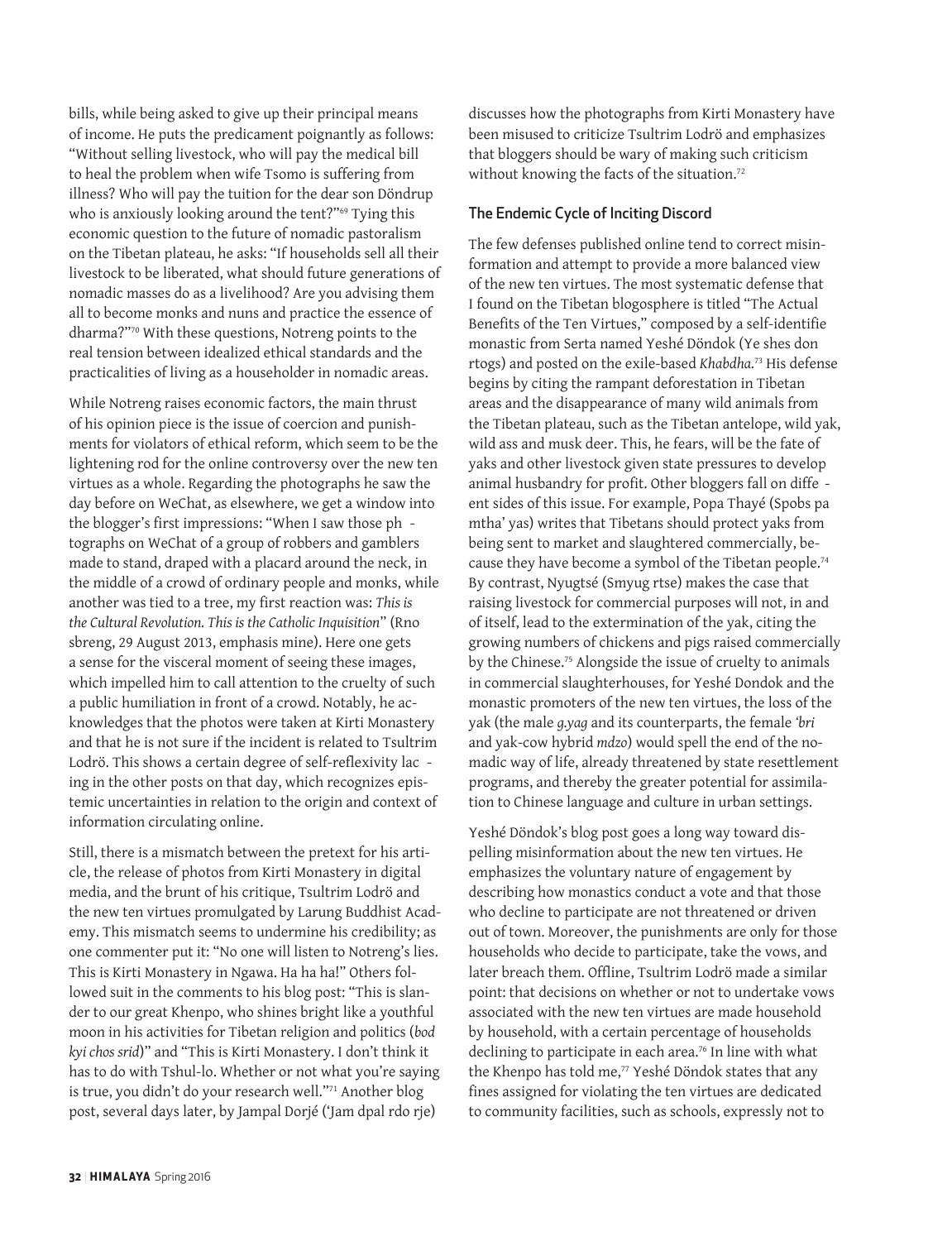be used to support the living expenses of monastics or monastery building projects, unless they involve facilities designed specifically for the laity, such as circumamb latory temples (*skor khang*). Describing the more tangible benefits, Yeshé Döndok cites a notable decline in three areas: banditry at mountain passes in nomadic areas, loss of family wealth due to gambling, and fighting over the grasslands. Admitting that abuses in the implementation of the new ten virtues are possible,78 Yeshé Döndok also warns against spreading rumors without first investigating their claims.

In response to the second wave of criticism, in a post titled "Redressing Tsultrim Lodrö," a monk named Goyön (Sgo yon) overtly calls for a more balanced discussion with regard to the new ten virtues.<sup>79</sup> His blog post was published on the *Gendun Chöpel Literary Network* on 17 September 2013, within a month of the online circulation of the photographs from Kirti Monastery discussed above, and garnered more than two thousand readers. Goyön begins his opinion piece by warning of the dangers of criticizing a 'cultural icon' (*rig gnas kyi brda mtshon*) like Tsultrim Lodrö in whom many have high esteem and faith, which runs the risk of "severely damaging and shattering the society's faith."80 A self-confessed early critic of the new ten virtues, Goyön decided to write his defense in order to take a stand against the "endemic cycle of inciting discord" and advocate for more respectful and balanced online debate, especially with regards to those who have made a valuable contribution to Tibetan culture and society. In the extreme, Goyön points out that the Khenpo has been accused of having a "red taint," being a "dictatorial and authoritarian propagator of the [Buddhist] teachings" and a "custodian of the remnants of the Cultural Revolution," and "causing the ruin of Tibetan society and impediments to Tibetan livelihood."81 In his review of various forms of slander, once again we can see that the main way to discredit an opponent in debate in the Tibetan blogosphere is to associate him or her with the 'red taint' of communism—an ironic accusation for a Buddhist leader to say the least. As others before him, Goyön asks his readers to distinguish between the content of the new ten virtues and the excesses in its implementation, rather than blaming everything on Tsultrim Lodrö in such virulent terms.

Along similar lines, Tsultrim Lodrö has emphasized that critics of the new ten virtues tend to point fingers at people rather than shed light on substantive issues. As he said offline, regarding Jamyang Kyi and other blogosphere critics of the new ten virtues, "they focus on the person; they don't focus on [their] endeavors."82 In other words, the debate devolves to finger-pointing and criticizing

particular individuals, largely the Khenpo himself. He continued, "On the Internet, all kinds of things are said: a lot of accusations made and criticisms waged."83 But he avers that this is done without much understanding or research: "These days, many who present criticism don't understand the situation with regard to clerics. They write and post on the Internet without doing research."84 Examples he mentioned include the mistaken conflation of the Kirti Mona tery photographs with the new ten virtues and a blog post by Jamyang Kyi about vegetarianism, which claims that the Khenpo is forcing nomads to become vegetarian to the great detriment of pregnant women and fetal health.<sup>85</sup> Yet, from his speeches in *Healing Medicine for Our Times*, it is clear that the Khenpo mainly encourages monks and nuns to become vegetarian, while asking the laity to give up meat only twice a month and on special holy days.<sup>86</sup> This shows how misinformation, alongside mudslinging, proliferates online.

Overall, Goyön hails Tsultrim Lodrö as as a 'twenty-first century monk' (*dus rabs nyer gcig pa'i grwa ba*) attempting to revitalize Tibetan culture and improve people's standard of living. Toward the end of his lengthy post, he reviews the Khenpo's major accomplishments to date, including initiating a vegetarian movement directed primarily at monastics, campaigning to ban fur on the trims of traditional Tibetan coats, working to preserve the Tibetan language by creating a dictionary with neologisms in Tibetan for modern terms,<sup>87</sup> and campaigning for AIDS education and prevention for Tibetans. Notably, the Khenpo's efforts to discourage wearing fur preceded the 14th Dalai Lama's speech at the 2006 Kālacakra, which prompted fur-burnings across the Tibetan plateau,<sup>88</sup> and his promotion of vegetarianism began several years before the 17th Karmapa made his appeal for vegetarianism at the 2007 Kagyu Mönlam in Bodh Gaya, India.<sup>89</sup> The Khenpo's mobilization efforts on myriad fronts have had a tremendous impact, rendering him a leading cleric-scholar on the Tibetan plateau. The inauguration of the new ten virtues is thus just one of several movements that the Khenpo has spearheaded, suggesting that ethical reform remains in service of a broader agenda to preserve and reform aspects of Tibetan culture in response to rapid social change, such as increasing prostitution and the threat of AIDS. For this reason, Katia Buffetrille is perhaps too hasty in dubbing ethical reform as "an emergent Tibetan Buddhist fundamentalism" in her discussion of vegetarianism (2015: 113). This characterization runs counter to the Buddhist modernist perspective in writings by Tsultrim Lodrö and his predecessor, Jigmé Phuntosk, as I have argued elsewhere (Gayley 2011, 2013).90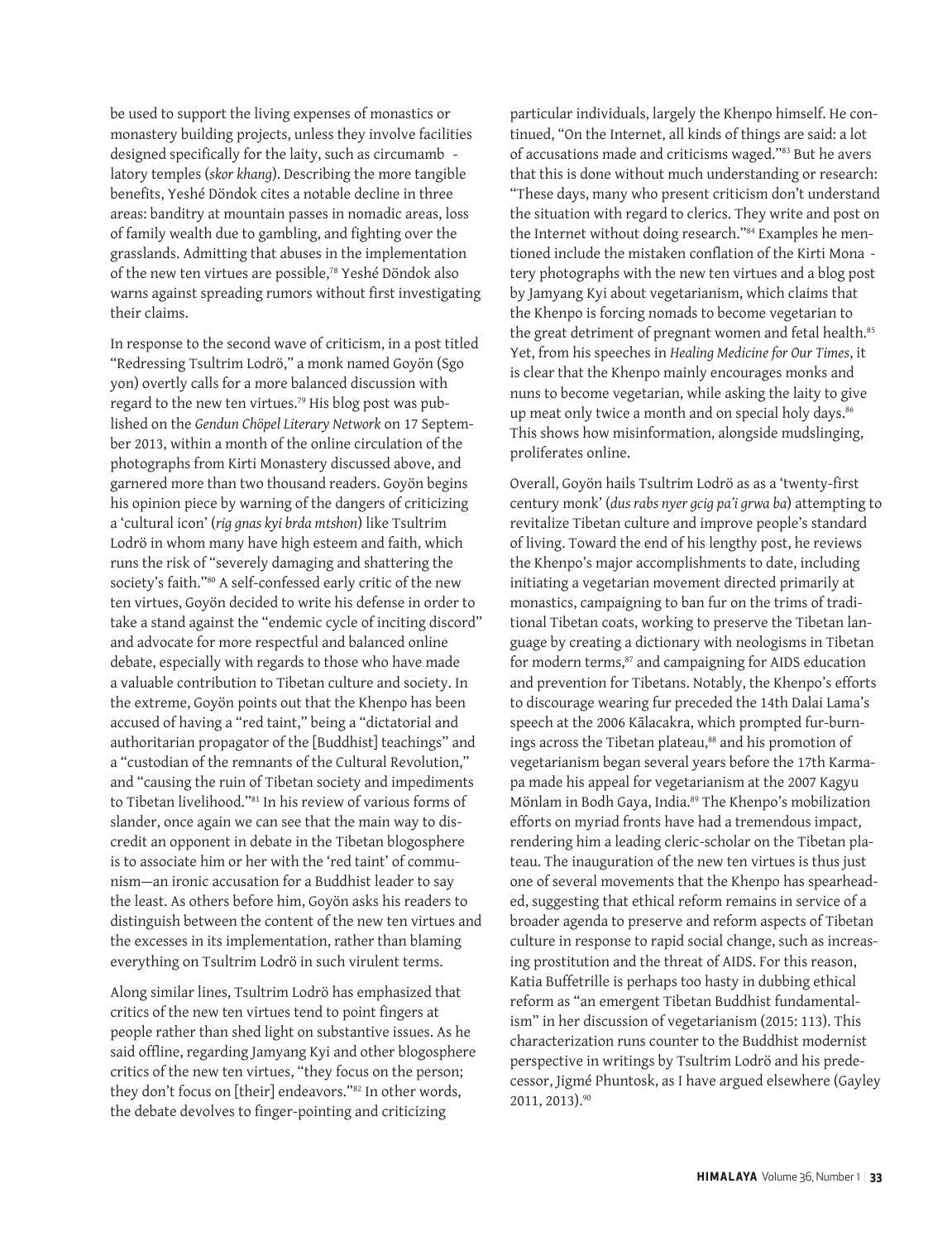Indeed, in his attempt to synthesize religious and secular values in his 2004 work, *Timely Advice: A Mirror that Illuminates the Two Systems*, 91 Tsultrim Lodrö exhibits a modernist sensibility in orienting Buddhist practice towards a this-worldly rationalized system of ethics. In this work, which provides the ideological underpinnings of the new ten virtues, religion and the secular or worldly (*chos dang 'jig rten*) serve as two distinct but compatible vantage points that the Khenpo presents on social issues pertaining to contemporary Tibetan life. For example, in arguing against wearing fur, he makes a case from the religious point of view that one should not harm other living creatures for either food or clothing, but especially not for the vanity of fur trims on a traditional Tibetan coat. From the secular vantage point, he makes an economic argument based on the high cost of fur relative to the income of ordinary Tibetans, alongside an environmental argument exhibiting concern for rare species of animals whose pelts are illegally imported into China (Tshul khrims blo gros 2003-4, vol. 2: 261–5). The implication is that a 'lifestyle in accord with the dharma' (*chos dang mthun pa'i 'tsho ba*) improves one's situation in this life and the next, such that a single beneficial course of action becomes self-evident. Neither capitulating to the terms of Chinese modernity nor narrow-mindedly asserting Buddhist values, in his writings, Tsultrim Lodrö endeavors to harmonize religious and secular values, deemed to be equally relevant to social issues and public life.<sup>92</sup> Following in the footsteps of his predecessor Jigmé Phuntsok, he and other cleric-scholars at Larung Buddhist Academy are attempting to carve out a Buddhist vision of progress for Tibetans as a people (Gayley 2011, 2013). As one aspect of this vision, Tsultrim Lodrö promotes the visibility of Buddhism in the public sphere through ethical reform.

On 26 January 2016, as I was finalizing this article for pu lication, a post attributed to Tsultrim Lodrö appeared on the exile-based *Khabdha*, titled "To Maintain Equanimity is Worthwhile."93 It quotes from a speech that the Khenpo made at Larung Buddhist Academy, but was posted online without his knowledge or consent. The post acknowledges a range of criticisms found on the Internet, having to do with the Khenpo's broad-based activities. Two criticisms, as noted in the translated excerpt below, have to do with his advocacy of compassion for animals,<sup>94</sup> though neither is explicitly related to the ten virtues. The former references the traditional practice of ransoming or liberating the lives of animals, <sup>95</sup> and the latter refers to the standard Buddhist precept not to kill, and only implicitly relates to the new ten virtues in terms of the economic hardships for Tibetan nomads who have lost their main source of income by not selling livestock for slaughter. The post opens as follows:

I've seen many things on the Internet, including numerous criticisms about me by others. Some suggest that ransoming the lives [of animals] is mistaken. Others suggest that creating the dictionary [of Tibetan neologisms] is mistaken. Still others suggest that AIDS prevention is mistaken, that it is not a monk's concern. Critics disapprove [in other ways] as well. When I say that it's not appropriate to take the life of an animal, there are even cleric-scholars and monks who repudiate me, stating that it's necessary to allow slaughter (Tshul khrims blo gros, 26 January 2016).

One wonders here if the Khenpo is responding to a recent critique by Pema Tsering, a cleric-scholar from Lhasa, which has circulated via WeChat since 24 July 2015 and was published in translation on *High Peaks, Pure Earth* on 19 January 2016.<sup>96</sup> Pema Tsering characterizes the new ten virtues as a movement informed by a "dictatorial sentiment" (*sger gcod kyi bsam pa*) without adequate consideration of the economic or living conditions (*dpal 'byor gnas, 'tsho gnas*) of Tibetan nomads. As others before him, he criticizes monastic implementation of ethical reform through collecting signature and enforcing punishments, citing specifically "threats [that] involve the possibility of cutting out all relationships with local monasteries including the performance of funeral rites."97 His critique rehearses a number of points that I have traced throughout this article, yet Pema Tsering constructs his case far more cogently and with greater civility than others. In a less common stance, he also critiques the traditional practice of liberating yak, popularized in recent years by numerous Tibetan lamas but for which Tsultrim Lodrö is particularly well-known.<sup>98</sup> Pema Tsering cites the potential for overgrazing on the grasslands given the current fragility of Tibetan ecosystems. Overall his critique is well formulated, significantly advancing the discussion, yet it repeats a common error: that the new ten virtues forbid Tibetans from slaughtering livestock for their own consumption. One wonders if this incongruity is the result of misinformation circulating on the Internet or if Tibetan nomads on the ground are getting a different message than initially set forth in the 2008 formulation of the new ten virtues. In his remarks, Tsultrim Lodrö concludes by cautioning his audience against emotionality (*chags sdang*) and harsh speech (*tshig ngan*) that foments debate, asking them to maintain unity (*mthun sgril*), non-sectarianism (*ris med*), and equanimity (*btang snyoms*). What he does not do, given that the Khenpo did not intend for his remarks to appear online, is address the substantive issue of economic losses to Tibetan nomads from not selling livestock for slaughter.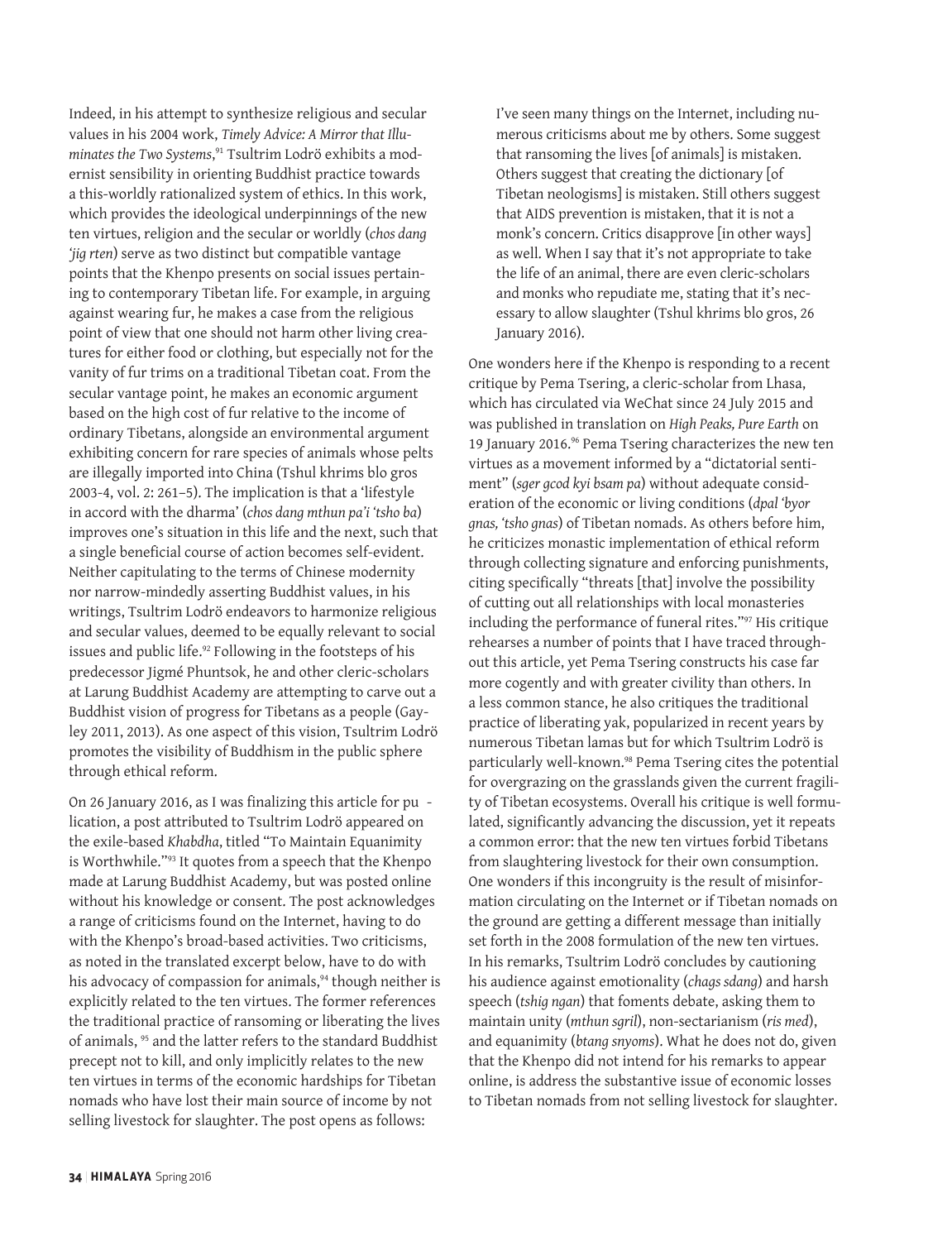#### Conclusion

In this article, I have surveyed the main concerns expressed in the online controversy over Buddhist ethical reform in the Tibetan blogosphere, focused on the liveliest year of debate. As we have seen, these concerns are predominantly secular in nature, having to do with perceived infringements on individual rights and freedom, such as the potentially coercive nature of ethical reform, the severity of penalties for transgressors, and the economic impact on nomadic households with limited means of livelihood. I have argued that the latter concern tends to get overshadowed by the provocative incidents involving penalties, which sometimes prove to bear no relation to the new ten virtues. While the Tibetan-language blogosphere opens up a novel and significant space for the secular critique of Buddhist clerical authority, it only partially serves a leveling function in Heidi Campbell's terms. This is due to the digital divide favoring online access for educated Tibetans living in urban settings and exacerbated by the 'great firewall' of China that creates a barrier to transnational discourse. Who is missing from this blogosphere debate? While monastics have participated, the figureheads of ethical reform, Tsultrim Lodrö and Tendzin Dargyé, have not engaged (of their own accord) in online debates, undermining the democratizing potential of the blogosphere. While women have also participated, especially in commenting, the most prominent female voice in the debate, Jamyang Kyi, fell silent in the wake of negative comments. In conspicuously short supply have been Tibetan nomads from regions where the ten virtues are being implemented. Except for the anonymous blogger from Serta, most other bloggers have reported or responded to stories heard, blog posts read, or images seen on Weibo and WeChat. The debate over the new ten virtues would be greatly enriched by a diversity of voices, especially those who experience its effects firsthand. Ethical reform has controversial features with high stakes for the future of the nomadic way of life on the Tibetan plateau, yet as Goyön cautions, a more balanced picture is needed, one that elucidates the complexities of its ideological underpinnings, modes of implementation, and ongoing effects in nomadic areas of Kandze Prefecture where it has mainly spread. Given the prevalence of misinformation and mudslinging, whether the Tibetan blogosphere can become a forum for more constructive and substantive debate on this issue remains to be seen.

**Holly Gayley** is Assistant Professor in the Department of Religious Studies at the University of Colorado, Boulder. Her current research explores the revitalization of Buddhism in Tibetan areas of the PRC and a new ethical reform movement spawned by cleric-scholars at Larung Buddhist Academy in Serta. Her recent publications on the topic include: Reimagining Buddhist Ethics on the Tibetan Plateau (*Journal of Buddhist Ethics*, 2013) and The Ethics of Cultural Survival: A Buddhist Vision of Progress in Mkhan po 'Jigs phun's Advice to Tibetans of the 21st Century in *Mapping the Modern in Tibet* (International Institute for Tibetan and Buddhist Studies, 2011).

The author would like to express appreciation to the Buddhist leaders who took the time to meet and discuss the new ten virtues between 2011 and 2015, especially Khenpo Tsultrim Lodrö and Tulku Tendzin Dargyé. This article about debate over ethical reform in the Tibetan blogosphere would not have been possible without the initial input of Tsering Shakya and Françoise Robin, who shared links to seminal blog posts on this topic. Thanks to Dolma Kyab, the research assistant for this project who spent many tireless hours sorting through Tibetan blog posts and comments; to Professor Padmatso who helped with interviews in 2014 as she and the author embarked on a related collaborative research project; to colleagues at the pioneering conference on *Describing Tibetan Cyberspace* held at Columbia University in May 2015 who sketched a rough chronology of Tibetan-language Internet usage and raised several of the issues discussed in this article; and finally to Françoise Robin, Nicole Willock, and an anonymous reviewer for their helpful suggestions on the penultimate version of this article.

#### Endnotes

1. In "Newtibet.com: Citizenship as Agency in a Virtual Tibetan Public," a pioneering study of Tibetan blogs, Tashi Rabgey (Bkra shis rab dga') charts the rise and fall of newtibet.com, a Chinese-language blog that selfconsciously styled itself for Tibetan users as a public forum for "the social critique of contemporary Tibet" (2008: 334). In "Fire, Flames and Ashes: How Tibetan Poets Talk about Self-Immolations without Talking about Them," Françoise Robin analyzes how Tibetans use coded language to represent and reflect on the escalating phenomenon of self-immolations in poetry on the Tibetan blogosphere (2012).

2. For example, popular news and blogging sites that are blocked in China include the blogging site *Khabdha* (*Kha brda*, [<khabdha.org>](http://khabdha.org)) and new sites such as *Phayul* (*Pha yul*, <[phayul.com>](http://phayul.com)) and the *Tibet Times* (*Bod kyi dus bab*, [<tibettimes.net](http://tibettimes.net)>) as tested on 26 October 2015 using <[en.](http://en.greatfire.org) [greatfire.org](http://en.greatfire.org) , which includes a list of past reports dating back to 2012.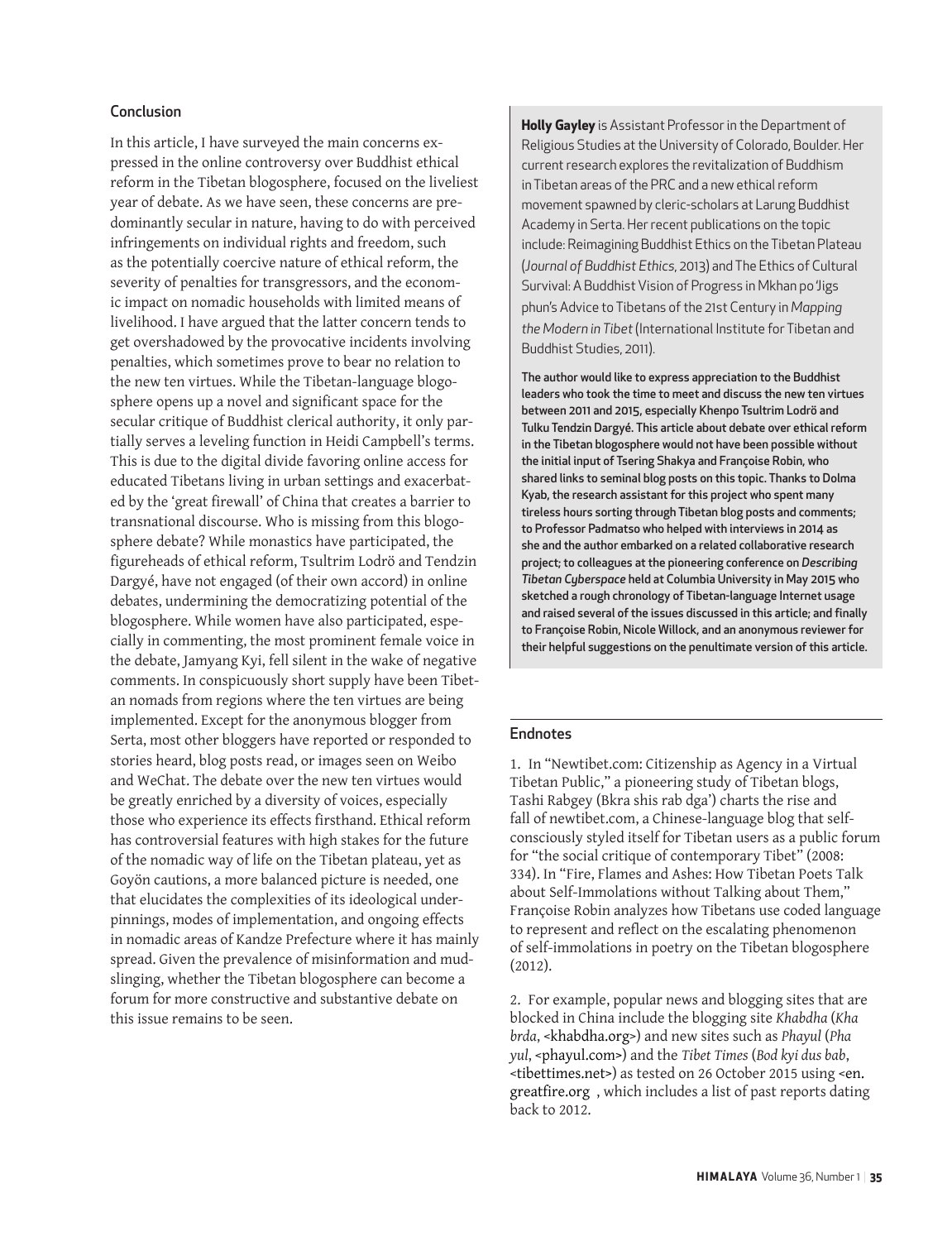3. See two short articles about online debates over selfimmolation on exile websites by Dhondup Tashi Rekjong (Rig 'byung Don grub bkra shis) in the April 2012 issue of *Cultural Anthropology Online* on "Self-Immolation as Protest in Tibet," edited by Carole McGranahan and Ralph Litzinger (2012), and by Chung Tsering (Chung tshe ring) in the December 2012 issue of *Revue d'Etudes Tibétaines*, edited by Katia Buffetrille (2012).

4. See Terrone 2010b for a discussion of the Chineselanguage websites of several leading Buddhist figures from eastern Tibet and, as a corollary, Helland 2014 for a typology of Tibetan exile websites in English.

5. For more about Larung Buddhist Academy, or more formally Serta Larung Buddhist Academy of the Five Sciences (Gser thang bla rung dgon rig lnga'i nang bstan slob grwa) and its founder Khenpo Jigmé Phuntsok (Mkhan po 'Jigs med phun tshogs), see Germano 1998, Terrone 2010a, and Gayley 2011.

6. For example, the biography of Namtrul Jigmé Phuntsok (Nam sprul 'Jigs med phun tshogs) and Khandro Tāré Lhamo (Mkha' 'gro Tā re lha mo), who rebuilt and lived at Nyenlung Monastery (Snyan lung dgon) in Serta, mentions the couple giving ad-hoc vows and ethical exhortations to the laity on ritual occasions as early as 1985 (Pad ma 'od gsal mtha' yas 1997: 60–61). Meanwhile, Tulku Tendzin Dargyé (Sprul sku Bstan 'dzin dar rgyas), the founder of the Monastic Association in Serta discussed below, mentioned that his own home institution, Puwu Monastery (Phu'u dgon), has a longstanding tradition of upholding an ethical code among its lay constituents which he revived in the 1980s. Interview in July 2014, conducted with Padmatso (Padma 'tsho).

7. Mkhan po 'Jigs med phun tshogs c. 1995. See Gayley 2011 for a study of this work, which has periodically been republished, and the connection between ethics and cultural preservation within it.

8. *Chos rje dam pa yid bzhin nor bu dgongs pa chos dbyings su bsdus te/ lo 'khor gsum lon pa'i rjes dran ched bsgrigs*  [*Compilation Commemorating the Three Year Anniversary since the Dissolution into Dharmadhātu of the Dharma Lord, Wish Fulfilling Jewe* : Set of two VCDs, including speeches by Khenpo Jigmé Phuntsok and songs dedicated to his memory]. No publication information, c. 2007.

9. Rioting was mainly focused in Lhasa, the capital city of the Tibetan Autonomous Region. Robert Barnett discusses the contradictory reporting on this wave of protests in the *New York Times* article, "Two Realities of Tibet," published on March 21, 2008.

10. Elsewhere I discuss the ideological backdrop of the new ten virtues (Gayley 2013); here I focus on debates over its implementation on the Tibetan blogosphere.

11. This list comes from a handout on "The Tradition of Ten Virtues Promulgated by Serta Larung" (*Gser ljongs bla ma rung gis gtan la phab pa'i dge bcu'i lugs srol*) dated to the earth rat year (2008–2009). There is also a text of the same name which explains the new ten virtues (see 'Phrin las c. 2010). I would like to express my appreciation to Gaerrang (Kabzung, Skal bzang) for sharing copies of the handout and text with me.

12. The new ten virtues bear more resemblance to the traditional *upāsaka* vow and the ethical guidelines for laity outlined in the *Sigālovāda Sutta.* In terms of overlap, the four precepts related to non-violence toward animals and humans could be viewed as an extension of the first traditional Buddhist precept not to kill. Not consorting with prostitutes is related to the third precept not to engage in sexual misconduct, though traditionally the emphasis was on adultery rather than prostitution. Not stealing is the only precept that is identical in the traditional and new ten virtues. Tendzin Dargyé noted that the new ten virtues are a simplification of the traditional ones by reducing their scope to the physical level (interview in July 2014).

13. On the issue of fighting over the grasslands in nomadic areas, see Emily Yeh 2003.

14. As of 2014, this ethical reform movement had spread mainly in Kandze Prefecture of Sichuan Province, including Serta, Nyarong, Drango, Tawu and Dartsedo with limited activity in Dzachukha, Dege and Payul and also a few pockets beyond that including Yushu in Qinghai Province and Dzamthang in Ngawa Prefecture of Sichuan Province. Interview with Tsultrim Lodrö in June 2014, conducted with Padmatso.

15. To list just a few of his writings and transcribed speeches with an emphasis on Buddhist ethics, see Tshul khrims blo gros. 2003–4, 2012a and 2012b.

16. The social formations in nomadic regions of Amdo and Kham are typically viewed as tribal groupings based on a shared notion of common ancestry (Eckvall 1968: 28–9), whether through actual kinship or mythological origin accounts. More specific terms for these social formations include "clan-based tribal groups" (Horlemann 2002) and "segmentary tribal groups" (Pirie 2005), though Horlemann suggests that territoriality supersedes ancestral ties in these groupings. Nonetheless, I prefer the term 'clan' to 'tribe' due to the latter's negative connotation and association with the primitive.

17. Interview with the current heads of the Monastic Association, Khenpo Tsephun (Tshe phun) and Wangchuk Tsegyur (Dbang phyug tshe 'gyur), in June 2014, conducted with Padmatso.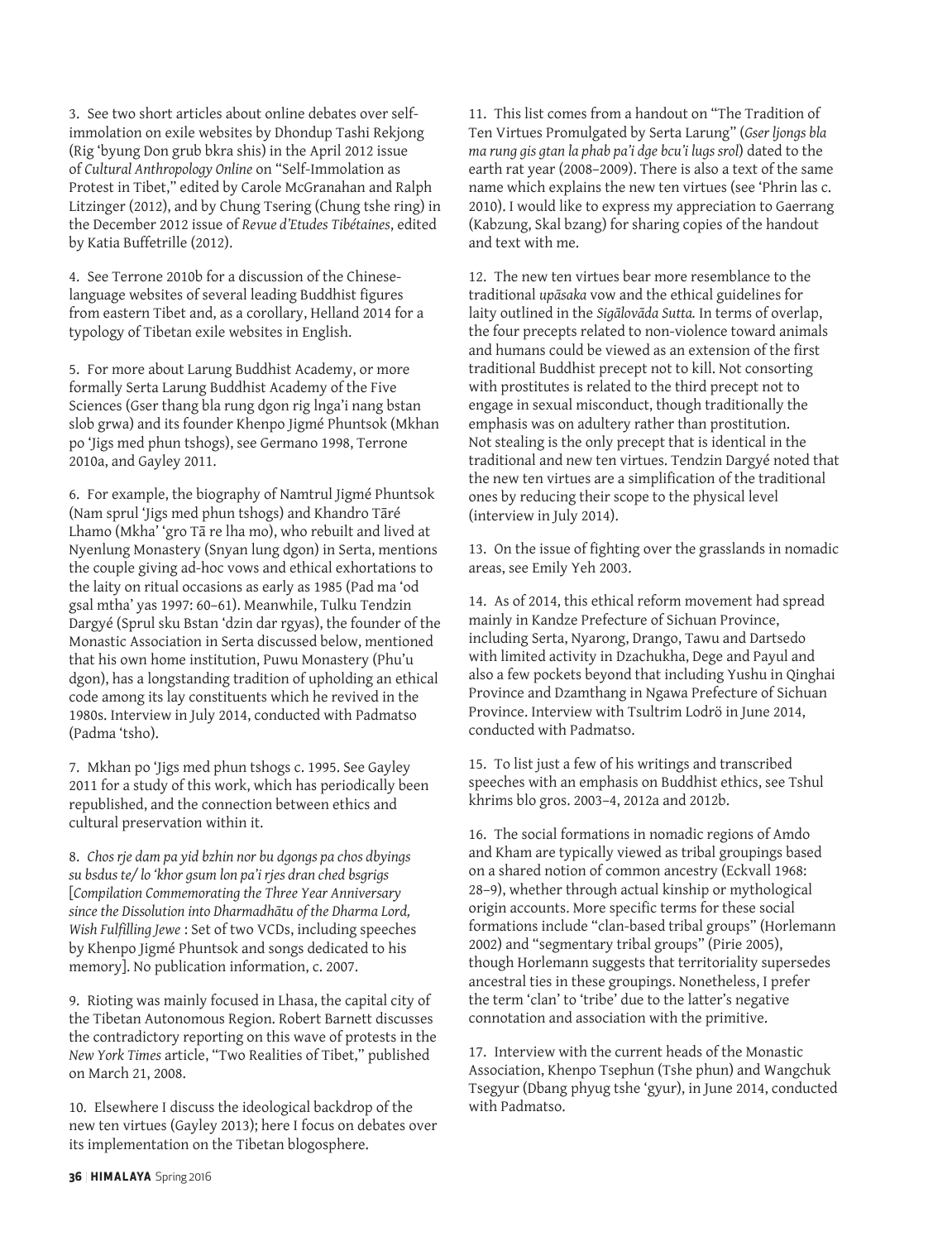18. For example, in Jamyang Kyi's initial post on the topic, the fourth and final incident, involving three men who were banished after being accused of stealing a sacred object out of a *stūpa*, is dated to 2007 before the formalization of the new ten virtues by Larung Buddhist Academy (Smin drug, 4 November 2012). Nevertheless, the punishment in this incident was picked up by another blogger to stand for the new ten virtues as a whole. See Brtan skar, 27 July 2013; this blogger also goes by the moniker Star-R.

19. Dhondup Tashi Rekjong, 5 November 2013.

20. See [<highpeakspureearth.com/2014/the-impact-of](http://highpeakspureearth.com/2014/the-impact-of-the-so-called-ten-virtues-by-jamyang-kyi/)[the-so-called-ten-virtues-by-jamyang-kyi/](http://highpeakspureearth.com/2014/the-impact-of-the-so-called-ten-virtues-by-jamyang-kyi/)>, published on 22 May 2014 and accessed on 29 May 2014.

21. Given the controversial nature of the topic, several of these blog posts were subsequently removed from circulation. While I was able to recover the original entry in each case, unfortunately comments are generally not preserved on Internet archive services.

22. Gaerrang has done a study on the "slaughter renunciation movement" as an independent phenomena from the new ten virtues, tracing its evolution and debates about it on the ground in the village of Rakor in Dzamthang County. See Gaerrang 2012 and 2015.

23. Sgo yon, 17 September 2013. This could more literally be translated "an endemic back and forth between those who incite discord" (*phun tshun dbyen dkrugs slong ba'i las rtsom mkhan bdo ba*).

24. Within China, VPNs and proxy servers can be used to access blocked sites, but it would be difficult to assess how many Tibetans have access to these and routinely use them.

25. Tsering Shakya (Tshe ring shā skya), comment at the Defining Tibetan Cyberspace workshop at Columbia University on May 1–3, 2015.

26. Smin drug, 4 November 2012 and Rno sbreng, 29 August 2013.

27. These sites have integrated homepages featuring new posts and menus with sections such as news (*'phrin gsar*), culture (*rig gnas*), education (*slob gso*), and literature (*rtsom rig*) as well as discussion (*gleng brjod*) and debate (*brgal brtag*). The actual names of sections vary on each blog site, and some sites also serve as a host for the blogs of individual writers, customized to varying degrees.

28. Françoise Robin, "The Tibetan Internet: Ladies Last?," presentation at the Defining Tibetan Cyberspace workshop (2015).

29. Released in 2009, Weibo is a microblogging site that combines elements of Twitter and Facebook, both which are blocked in China. It is designed for publishing a small amount of text with embedded links, images and (most recently) video. Launched in 2011, WeChat is a mobile phone app using text and voice messaging; it has the capacity to share both images and videos to a circle of friends or subscribers to a public account.

30. Tsultrim Lodrö has a least four websites dedicated to him: his micro-blog in Chinese, <[www.weibo.com/](http://www.weibo.com/cichengluozhu) [cichengluozhu](http://www.weibo.com/cichengluozhu)>; his microblog in Tibetan, [<www.weibo.](http://www.weibo.com/cclzzw#_rnd1430407427438) [com/cclzzw#\\_rnd1430407427438>](http://www.weibo.com/cclzzw#_rnd1430407427438); his blog in Chinese, [<blog.sina.com.cn/u/1397323170>](http://blog.sina.com.cn/u/1397323170); and a website named after his book series in Chinese, <[www.huidengzhiguang.](http://www.huidengzhiguang.com/index.shtml) [com/index.shtml](http://www.huidengzhiguang.com/index.shtml)>. Thank you to Sherab Wangmo (Shes rab dbang mo) for identifying these.

31. Interview with Tsultrim Lodrö in April 2015, conducted with Dolma Kyab (Sgrol ma skyabs). The Khenpo has two main works that provide the ideological backdrop for the new ten virtues: *Timely Advice: A Mirror that Illuminates the Two Systems* (*Dus su bab pa'i gtam lugs gnyis gsal ba'i me long*) in Mkhan po Tshul khrims blo gros 2003–4 and *An Explanation of the Tradition of Ten Virtues* (*Dge bcu'i srol gyi rnam gzhag*) in Mkhan po Tshul khrims blo gros c. 2012b. While publications out of Larung Buddhist Academy tend to have a limited circulation, both these works can be found as e-books at <www.tibetanebook.com>.

32. Smin drug, 4 November 2012. The blogging website has since been closed.

33. Smin drug, 4 November 2012. Here I have revised the translation provided by Dhondrup Tashi Rekjong on *Tibet Web Digest*, published 5 November 2013. This incident is also cited in 'Khyags rom, 6 November 2012. Unless otherwise indicated, all other translations in this article are the result of my collaboration with Dolma Kyab, who served as research assistant for this project.

34. According to Irina Garri's presentation on Internet dissent at the *Defining Tibetan Cyberspac* workshop (2015), Woeser's blogs repeatedly faced closures until she switched to an American server. Since 2008, [<woeser.](http://woeser.middle-way.net) [middle-way.net](http://woeser.middle-way.net)> has been blocked in China.

35. The dating for Jamyang Kyi's emergence to visibility in these various guises is thanks to a personal communication from Françoise Robin.

36. See "'They' By Jamyang Kyi" on *High Peaks, Pure Earth* [<highpeakspureearth.com/2008/they-by-jamyang-kyi>](http://highpeakspureearth.com/2008/they-by-jamyang-kyi) (accessed 6 May 2015).

37. 'Khyags rom, 6 November 2012. This post received 1202 views and 4 comments.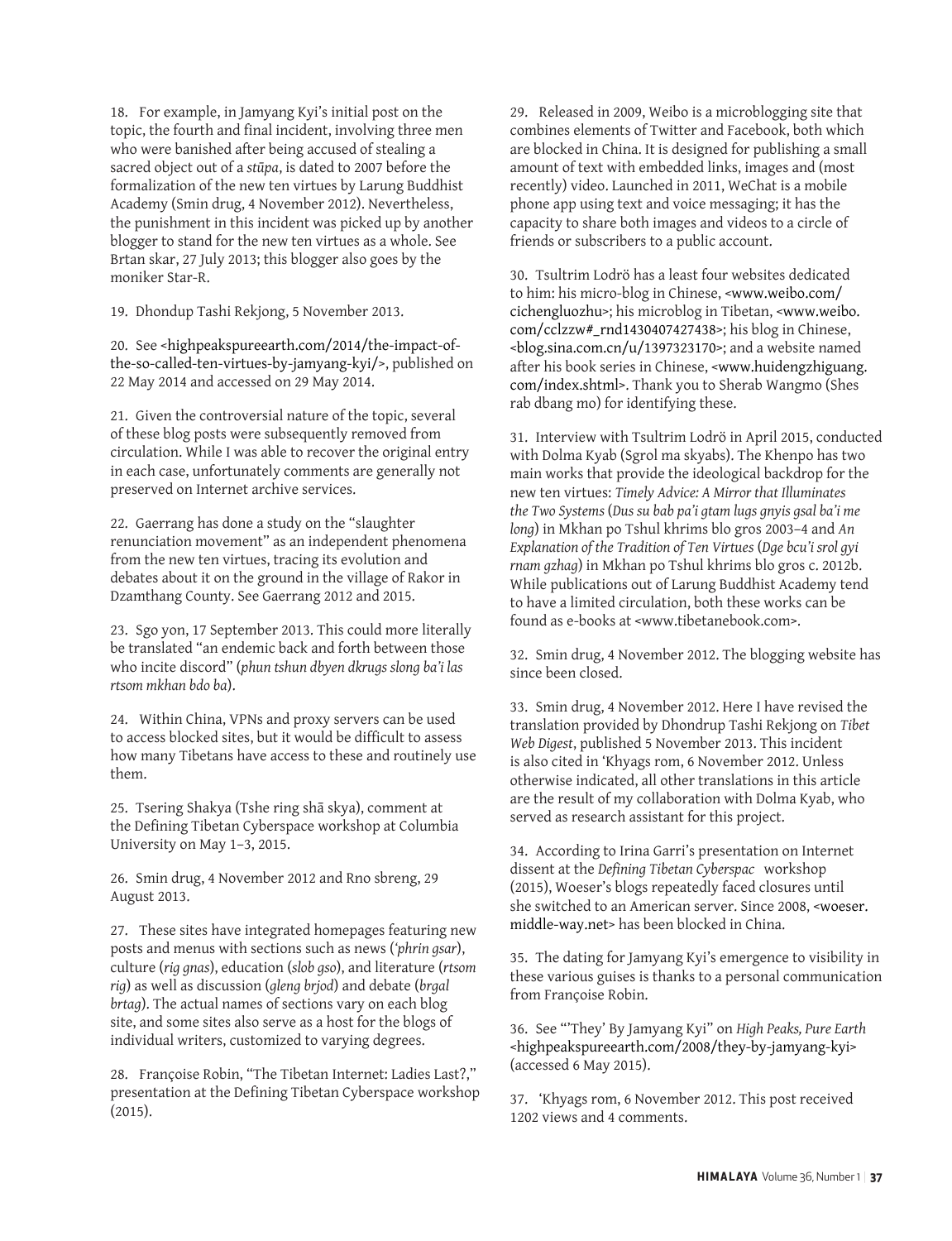38. These antecedents are mentioned in 'Phrin las c. 2010 and *Dge bcu'i srol gyi rnam gzhag* in Mkhan po Tshul khrims blo gros c. 2012b.

39. *Dge bcu'i srol gyi rnam gzhag* in Tshul khrims blo gros, c. 2012b.

40. Anonymous, *Deng dus kyi dge bcu'i khrims gsar ba las byung ba'i blo pham chen po bcu*, posted to *Amdo Tibet Blog* on 5 November 2011. Given its publication nearly a year before Jamyang Kyi sparked a widespread online debate on the topic, this post received a modest 317 views and 7 comments.

41. Gser mun sel, 16 May 2013. This post received 1099 views and 86 comments.

42. Gser mun sel, 16 May 2013. The Tibetan for these phrases reads: *mi dmangs mang tshogs gyi rgyud kyi rmongs dad* and *nga tsho'i bod kyi blun rmongs mi rigs kyi rang gshis.*

43. Smin drug, 27 November 2012. I would like to express my appreciation to the editors of *High Peaks, Pure Earth*  who shared the original post with me. It initially received 1697 views and 66 comments and later gained widespread attention due to its translation and publication on *High Peaks, Pure Earth* on 22 May 2014 after the original had disappeared from the Internet.

44. Smin drug, 27 November 2012. Translation modified from *High Peaks, Pure Earth* (see note 20 above). The Tibetan reads: *gu dog pa'i sgrig srol dang/ dbang btsan pa'i chos khrims kyi btsir gnon 'og 'dod 'dun bkag cing smra sgo gcod pa...* Interestingly, Jamyang Kyi categorizes the Buddha as a freedom-loving intellectual alongside Jesus and Socrates.

45. Smin drug, 27 November 2012. The Tibetan reads: *kha chos lugs la g.yar zhing khog rang don la bcol ba'i rul song gi bya spyod.* 

46. There is also a longstanding Tibetan tradition among iconoclastic Buddhist teachers of criticizing corruption and hypocrisy among their own ranks.

47. Smin drug, 27 November 2012. The Tibetan for these phrases is: *gdug rtsub kyis nang chos spel* and *'tshe med gzhan phan gyi spyod.*

48. Rdo me 'bud, 29 August 2013.

49. These phrases come from three different sources: "terrorists" (*drag spyod pa*) in Rdo me 'bud, 29 August 2013; "influence with the bloody stench of brutality" *gdug rtsub kyi khrag dri bro ba'i kha dbang*) in Smin drug, 27 November 2012; and "religious dictatorship" (*chos lugs pa'i sger gcod*) in Rno sbreng, 29 August 2013.

50. The information in this paragraph primarily comes from an interview with Tendzin Dargyé in July 2014.

51. This issue is taken up in Tashi Rabgey 2008.

52. Bong rdzi, 12 December 2012. There were 1063 readers and 16 comments.

53. This is a reference to the Cultural Revolution campaign to destroy the so-called 'four olds,' namely old ideas, old culture, old customs, and old habits.

54. Lama Jabb, comment at the *Defining Tibetan Cyberspac* workshop at Columbia University on May 1–3, 2015.

55. On the temperance movement in early twentiethcentury Sri Lanka, see Bond 1992: 61–7 and De Silva 1981: 374–8. On the Buddhist temperance association, Hanseikai, established in 1886 during Japan's Meiji Restoration, see Thelle 1997: 199–202.

56. Although Tsultrim Lodrö is the ideological force behind the new ten virtues, he is not involved in its implementation. As he explained in an interview in April 2015, this is because Larung Buddhist Academy is an ecumenical Buddhist institute rather than an ordinary monastery with associated villages or clans.

57. In a comment at the the *Defining Tibetan Cyberspace* workshop, Tsering Shakya mentioned that Kirti Monastery lost a degree of popular support in the wake of this incident and the Internet controversy it sparked.

58. The three to be discussed below are Rno sbreng, 29 August 2013; Stray Yak, 29 August 2013; and Rdo me 'bud, 29 August 2013.

59. In Golok and surrounding regions, it is common to call religious figures by nicknames that combine the firs syllables of their name (in this case, Tsul from Tsultrim and Lo from Lodrö).

60. Stray Yak, 29 August 2013. It received 2475 views and 24 comments.

61. Rdo me 'bud, 29 August 2013. This post has 19 comments and an unknown number of readers. The Tibetan for the cited phrase is: *bod na rig gnas gsar brje ro langs*. The term *ro langs* is commonly used to refer to zombies.

62. This comment was posted on 29 August 2013 by Rgyang mig.

63. On the term, *chos srid zung 'brel*, see Dung dkar blo bzang 'phrin las 1981 and Christoph Cüppers 2004.

64. China White Paper on "Fifty Years of Democratic Reform in Tibet." Beijing: Information Office of the State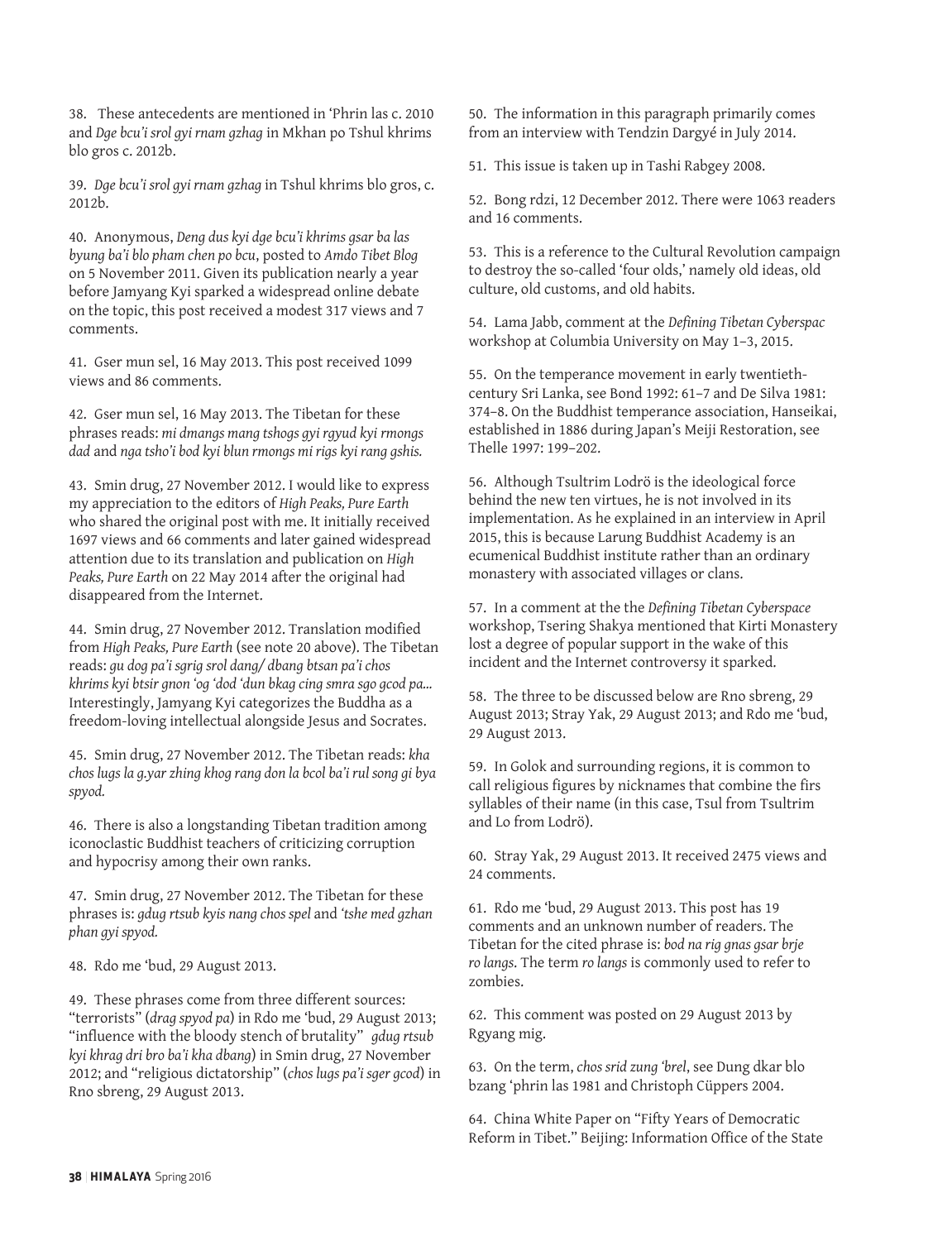Council of the People's Republic of China, 2009. Available online at <[http://www.china.org.cn/government/](http://www.china.org.cn/government/whitepaper/2009-03/02/content_17359520.htm) [whitepaper/2009-03/02/content\\_17359520.htm>](http://www.china.org.cn/government/whitepaper/2009-03/02/content_17359520.htm) (accessed 5 May 2015).

65. Interview with Tsultrim Lodrö in April 2015.

66. Indeed, there are numerous pre-modern treatises arguing against drinking, smoking and gambling as well as intermittent appeals for vegetarianism. See, for example, *Sha chang tha ma kha sogs kyi nyes dmigs phyogs bsdus* (2003) for a compilation of ethical exhortations to abandon eating meat, drinking alcohol, and smoking tobacco. On vegetarianism, see Shabkar Tsogdruk Rangdrol 2004 and Geoff Barstow 2013.

67. Rno sbreng, 29 August 2013. This post received 1818 readers and 58 comments; it has since been removed.

68. Personal communication from Françoise Robin, who kindly forwarded the link for this blog post to me.

69. Rno sbreng, 29 August 2013. The issue of how nomads can pay for medical care if someone in their household gets ill is an important one, raised more recently in stark terms in a short story by Akyab Dargyé (A skyabs dar rgyas), titled "Black Yak" (*G.yag rog rog*), posted to *Butter Lamp: Tibetan Literary Network* (*Mchod me Bod kyi rtsom rig dra ba*) on 26 March 2015. Thank you to Huatse Gyal (Dpa' rtse rgyal) for sharing the link for this story and to Tsewang Dorjé (Tshe dbang rdo rje) for collaborating on the translation of and research about this short story, serving as the focal point of a presentation, "Black Yak: Narrating the Economic Toll of Buddhist Ethical Reform on Tibetan Nomads," at Himalayan Studies Conference IV at the University of Texas, Austin on February 25–28, 2016.

70. Rno sbreng, 29 August 2013. Liberating lives (*tshe thar*) is a customary practice, whereby a fee (usually a lower price than the market value) is paid to the owner to ensure that the animal will never be sold for slaughter.

71. These are comments #58, #26 and #20 respectively.

72. 'Jam dpal rdo rje, 5 September 2013.

73. Ye shes don rtogs, 26 June 2012. It had 29 comments and an unknown number of readers.

74. Spobs pa mtha' yas, 1 September 2013.

75. Smyug rtse, 3 September 2013.

76. Interview with Tsultrim Lodrö in June 2014. Also in June 2014, the current heads of the Monastic Association, Khenpo Tsephun (Tshe phun) and Wangchuk Tsegyur (Dbang phyug tshe 'gyur), showed me sheets with the thumbprints of vow-takers for the thirty monasteries in Serta County.

77. Interview with Tsultrim Lodrö in May 2011.

78. Tsultrim Lodrö made the same point in an interview in June 2014: that there may well be shortcomings (*skyon cha*) with the implementation of ethical reform, with some monasteries doing it well and others being too extreme (*ha cang thal che*).

79. Sgo yon, 17 September 2013. It had 2681 readers and 43 comments as of May 2015.

80. Sgo yon, 17 September 2013. The Tibetan for this phrase reads: *spyi tshogs gyi dad mos la phog thug dang gtor bcom tshabs chen gtong.*

81. Sgo yon, 17 September 2013. The Tibetan for these phrases is: *dmar po'i dri ma, sger gcod dbang 'dzin gyi bstan pa spel mkhan, rig gsar gyi lhag ma skyong mkhan,* and *bod mi'i spyi tshogs la phung dkrugs dang 'tsho bar bar chad byas*.

82. Interview with Tsultrim Lodrö in June 2014. The Tibetan for this statement is: *kho rang tshos bya ba de la kha gtad gin mi 'dug/ mi la kha gtad byed gin 'dug.*

83. Interview with Tsultrim Lodrö in June 2014. The Tibetan for this statement is: *dra thog nas 'dra mi 'dra mang po bshad gin red/ des skyon brjod mang po byas/ dgag pa mang po brgyag.*

84. Interview with Tsultrim Lodrö in June 2014. The Tibetan for this statement is: *deng sang dper na dra ba'i thogs la gnas tshul ha ma go bar dgag pa brgyag mkhan mang po dug/ de khong tsho go tshad la zhib 'jug ma byas par bris nas dra thog la bzhag pa red.*

85. In an interview in June 2014, Tsultrim Lodrö was particularly animated when discussing a blog post by Jamyang Kyi on vegetarianism (Smin drug, 24 June 2013), which has been translated and discussed in Buffetrille 2015. The Khenpo pointed to specific passages in a collections of his speeches, *Healing Medicine for Our Times*  (*Dus rabs kyi gsos sman*) in Mkhan po Tshul khrims blo gros c. 2012a, that contradict her presentation of his views.

86. For examples, see the Khenpo's speeches on "Monks, Won't you Consider Giving up Eating Meat?" (*Dge 'dun pas sha rtsa ba nas mi za rgyu e yong lta dgos*) in Mkhan po Tshul khrims blo gros c. 2012a, p. 306–7 and "The Need to Eat Less Meat" (*Sha nyung za dgos*) and "Request not to eat Meat at Certain Times" (*Dus tshigs la sha mi za bar skul ba*) in Mkhan po Tshul khrims blo gros c. 2012a, p. 190–1 and 218–9 respectively.

87. *Rgya bod dbyin gsum gsar byung rgyun bkol ris 'grel ming mdzod.* Chengdu: Sichuan Minorities Publishing House, 2007.

88. See Yeh 2013 on the fur-burning incidents across the Tibetan plateau in 2006.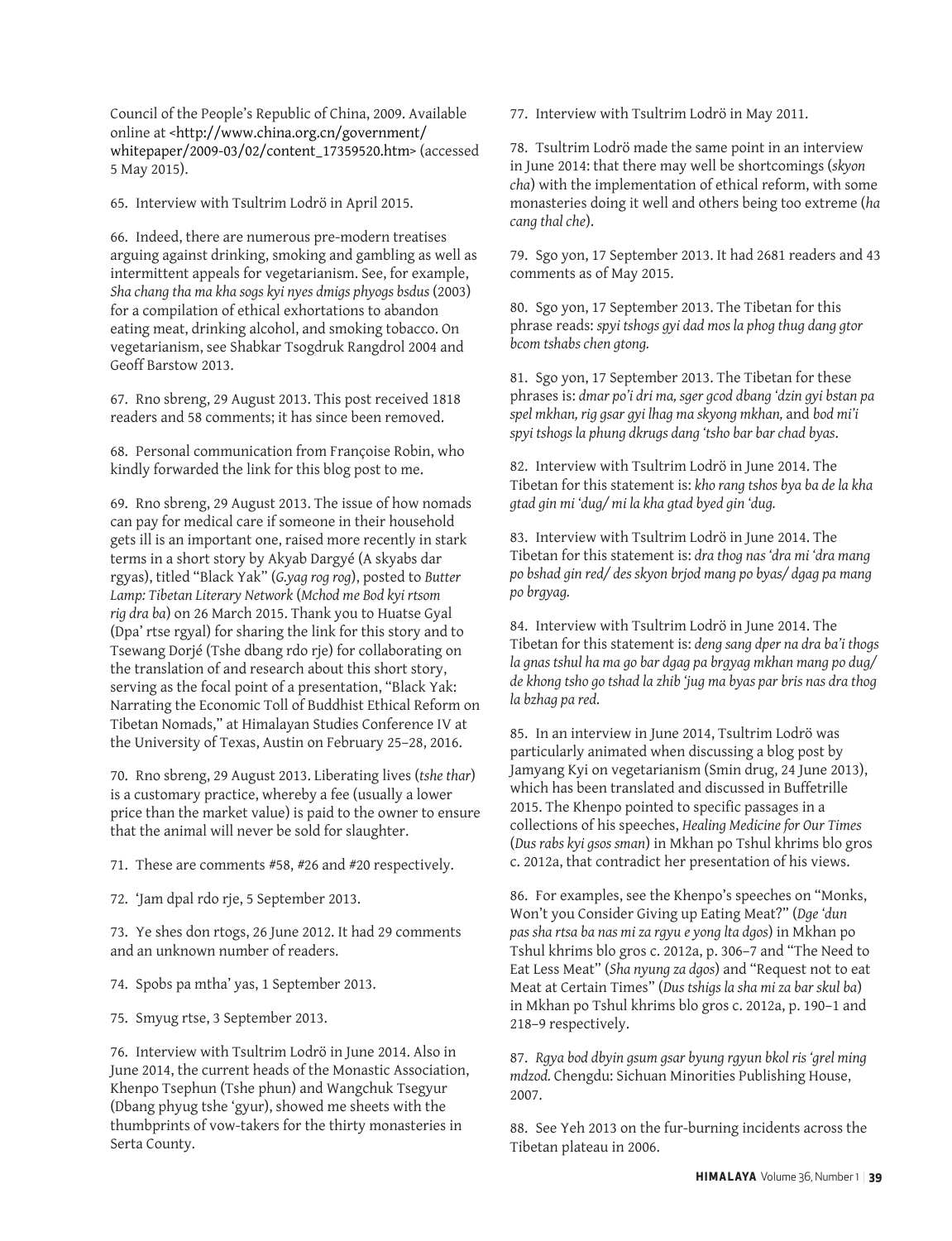89. See Gayley 2013 for more information about these efforts by Tsultrim Lodrö.

90. Works of advice to the laity by cleric-scholars at Larung Buddhist Academy that have a modernist bent include: 'Jigs med phun tshogs 'byung gnas, c. 1995; Rig 'dzin dar rgyas, c. 2004; Tsul khrims blo gros 2003–2004, and Tshul khrims blo gros c. 2012.

91. *Dus su bab pa'i gtam lugs gnyis gsal ba'i me long* in Mkhan po Tshul khrims blo gros 2003–2004.

92. For a robust discussion of religion and the secular by the Khenpo, see *An Examination of the Integration of Religion and Society* (*Chos srid zung 'jug la dpyod pa*) in Mkhan po Tshul khrims blo gros c. 2012b.

93. Tshul khrims blo gros, 26 January 2016. The content was emailed to one of the *Khabdha* editors for posting by someone signing as Khenchen Lama (Mkhan chen bla ma). My thanks to Padmatso for checking with Tsultrim Lodrö to verify that the post reflects his own oral remarks, even though they turn out to have been shared without his consent or knowledge.

94. I discuss the Khenpo's advocacy of compassion for animals in more detail in "The Compassionate Treatment of Animals: A Contemporary Buddhist Approach in Eastern Tibet," forthcoming in the *Journal of Religious Ethics*.

95. The traditional Tibetan practice of ransoming or liberating lives (*srog blu, tshe thar*), also mentioned in note 70 above, involves an animal being purchased and released from slaughter. For livestock, they are often left with their original owner but marked with a red ribbon to indicate their status as liberated. As a corollary, fish are released into a river or lake, a practice that has become particularly popular among Han Chinese disciples of Tibetan Buddhist teachers.

96. Pad ma tshe ring, 24 July 2015. A translation appeared on *High Peaks, Pure Earth* on 19 January 2016 [<highpeakspureearth.com/2016/a-reflection-on-the-so](http://highpeakspureearth.com/2016/a-reflection-on-the-so-called-ten-virtues-by-khenpo-pema-tsering) [called-ten-virtues-by-khenpo-pema-tsering](http://highpeakspureearth.com/2016/a-reflection-on-the-so-called-ten-virtues-by-khenpo-pema-tsering)> (accessed 27 January 2016).

97. Here I am quoting from the translation provided on *High Peaks, Pure Earth* by Palden Gyal (Dpal ldan rgyal).

98. While visiting the University of Colorado Boulder in April 2015, the Khenpo told me that he had liberated the lives of approximately ten thousand yaks during his lifetime.

#### References

#### *Tibetan Blog Posts*

Anonymous. 2011. Deng dus kyi dge bcu'i khrims gsar ba las byung ba'i blo pham chen po bcu. *Amdo Tibet Blog*, 5 November 2011 <blog.amdotibet.cn/carasazi/ archives/37183.aspx> (accessed on 29 September 2013).

A skyabs dar rgyas. 2015. G.yag rog rog. *Butter Lamp: Tibetan Literary Network*, 26 March 2015 <[www.tibetcm.com/](http://www.tibetcm.com/contemporary/novel/2015-03-26/7506.html) [contemporary/novel/2015-03-26/7506.html>](http://www.tibetcm.com/contemporary/novel/2015-03-26/7506.html) (accessed 30 April 2015).

Bong rdzi. 2012. 'Jam dbyangs skyid dang dge bcu'i khrims. *Gendun Chöphel Literary Network*, 12 December 2012 <www. gdqpzhx.com/bo/html/interview/201212282126.html> (accessed 29 September 2013).

Brtan skar (Star-R). 2013. Gser rta'i dge 'dun mthun tshogs kyi khrims 'gal bya spyod. *Amdo Tibet Blog*, 27 July 2013 [<blog.amdotibet.cn/Star-R/archives/93941.aspx>](http://blog.amdotibet.cn/Star-R/archives/93941.aspx) (accessed on 23 September 2013).

Gser mun sel. 2013. Dge bcu'i khrims kyi nag nyes 'ga'. *Sangdhor*, 16 May 2013 <[www.sangdhor.com/blog\\_c.](http://www.sangdhor.com/blog_c.asp?id=11512&a=867564) [asp?id=11512&a=867564>](http://www.sangdhor.com/blog_c.asp?id=11512&a=867564) (accessed 29 September 2013).

'Jam dpal rdo rje. 2013. Gsar 'gyur rnying ba dang gleng phyogs gsar ba. *Amdo Tibet Blog*, 5 September 2013 <blog. amdotibet.cn/sufei/archives/96000.aspx> (accessed 8 May 2015).

'Khyags rom. 2012. Dge bcu'i khrims kyis bsles pa'i skad cha 'ga'. *Sangdhor*, 6 November 2012 <[www.sangdhor.com/](http://www.sangdhor.com/list_c.asp?id=9473) [list\\_c.asp?id=9473](http://www.sangdhor.com/list_c.asp?id=9473)> (accessed on 23 September 2013).

Pad ma tshe ring. 2015. Dge bcu'i khrims srol skor gyi bsam tshul. *Weixin.qq.com*, 24 July 2015. [<mp.weixin.qq.com/s?\\_\\_](http://mp.weixin.qq.com/s?__biz=MjM5Njc0NDcwMQ==&mid=219584545&idx=1&sn=9314e2a3b75990a6a78ce5fb673b56ba&scene=1&from=singlemessage&isappinstalled=0#rd) [biz=MjM5Njc0NDcwMQ==&mid=219584545&idx-](http://mp.weixin.qq.com/s?__biz=MjM5Njc0NDcwMQ==&mid=219584545&idx=1&sn=9314e2a3b75990a6a78ce5fb673b56ba&scene=1&from=singlemessage&isappinstalled=0#rd) [=1&sn=9314e2a3b75990a6a78ce5fb673b56ba&scene=1&](http://mp.weixin.qq.com/s?__biz=MjM5Njc0NDcwMQ==&mid=219584545&idx=1&sn=9314e2a3b75990a6a78ce5fb673b56ba&scene=1&from=singlemessage&isappinstalled=0#rd) [from=singlemessage&isappinstalled=0#rd](http://mp.weixin.qq.com/s?__biz=MjM5Njc0NDcwMQ==&mid=219584545&idx=1&sn=9314e2a3b75990a6a78ce5fb673b56ba&scene=1&from=singlemessage&isappinstalled=0#rd)> (accessed on 6 February 2016).

Rdo me 'bud. 2013. Dge bcu'i khrims kyis mang tshogs dbugs gcod la nye. *Khabdha*, 29 August 2013 [<www.](http://www.khabdha.org/?p=52392) [khabdha.org/?p=52392>](http://www.khabdha.org/?p=52392) (accessed on 29 September 2013).

Rno sbreng. 2013. Rig gsar kyi me ro gso mkhan de su red. *New Youth Network*, 29 August 2013 <www.tbnewyouth. com/article/show-5/201308299927.html> (accessed 23 September 2013).

Sgo yon. 2013. Tshul khrims blo gros dkar 'don. *Genden Chöpel Literary Network*, 17 September 2013 <www.gdqpzhx. com/bo/html/interview/201309172436.html> (accessed on 29 September 2013).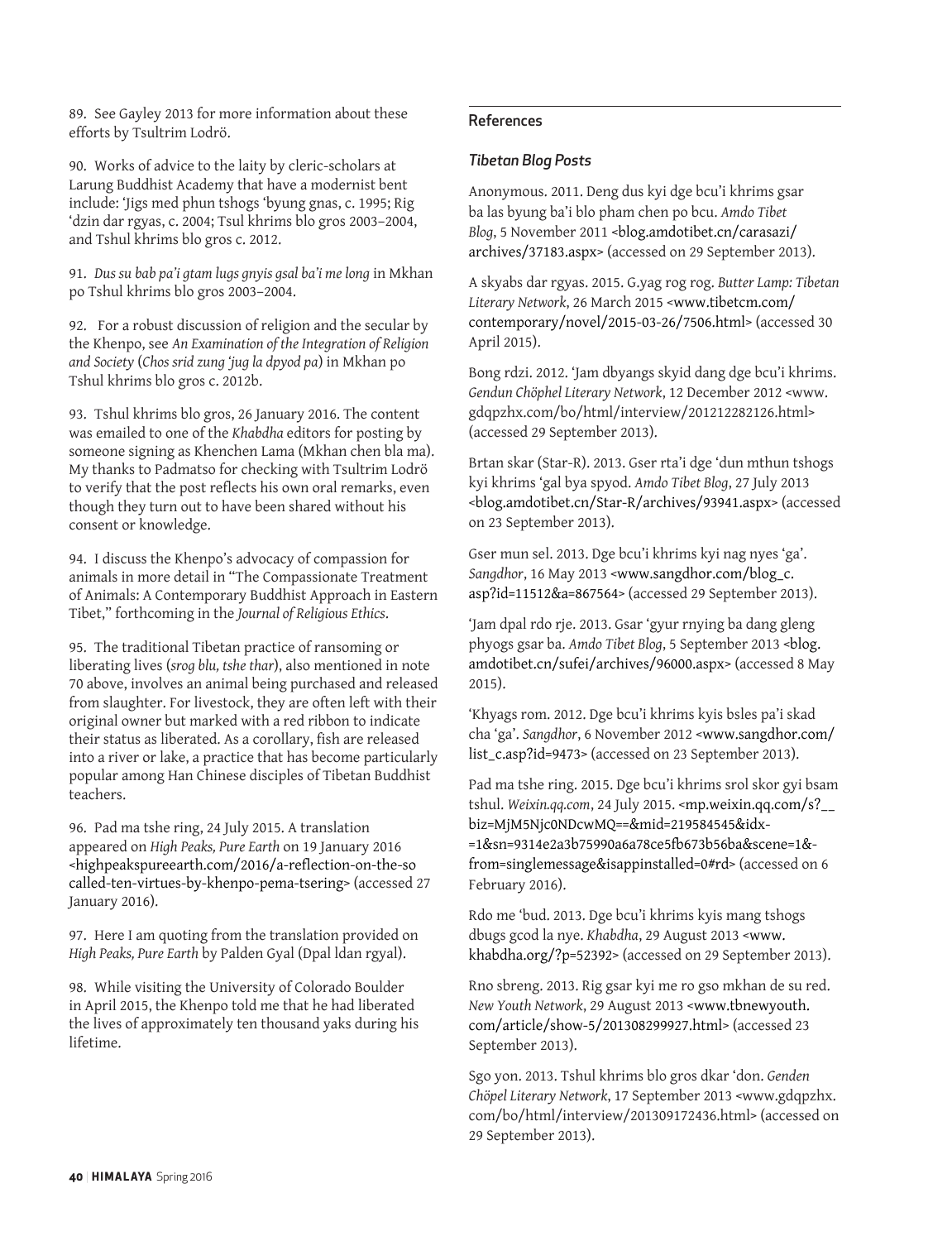Smin drug. 2012a. Dge bcu'i khrims dang 'brel ba'i dngos tshul. *Sangdhor*, 4 November 2012 <[www.sangdhor.](http://www.sangdhor.com/blog_c.asp?id=9290&a=menzhu) [com/blog\\_c.asp?id=9290&a=menzhu](http://www.sangdhor.com/blog_c.asp?id=9290&a=menzhu)> (accessed on 23 September 2013).

 . 2012b. Dge bcu'i khrims kyi shugs rkyen. *Sangdhor*, 27 November 2012 <[www.sangdhor.com/blog\\_c.](http://www.sangdhor.com/blog_c.asp?id=9547&a=menzhu) [asp?id=9547&a=menzhu](http://www.sangdhor.com/blog_c.asp?id=9547&a=menzhu)> (shared as a PDF by *High Peaks, Pure Earth*).

 . 2013. Dmar zas btsan gcod dang bod mi'i bde thang. *Sangdhor*, 24 June 2013 <[www.sangdhor.com/blog\\_c.](http://www.sangdhor.com/blog_c.asp?id=11861&a=menzhu) [asp?id=11861&a=menzhu>](http://www.sangdhor.com/blog_c.asp?id=11861&a=menzhu) (retrieved via Internet archive on 30 May 2014 from a 13 March 2014 version).

Smyug rtse. 2013. Khrims gcod dang mtshang 'bru byed pa'i skor gyi skad cha. *Khabdha*, 3 September 2013 <[www.](http://www.khabdha.org/?p=52423) [khabdha.org/?p=52423>](http://www.khabdha.org/?p=52423) (accessed on 8 May 2015).

Spobs pa mtha' yas. 2013. 'Bri g.yag sha'i khrom rar skyel ba ni 'bri g.yag rtsa stong gi gom stabs mgyog shos de yin. *Khabdha,* 1 September 2013 <[www.khabdha.org/?p=52416](http://www.khabdha.org/?p=52416)> (accessed 8 May2015).

Stray Yak. 2013. Tshul blo dang dge bcu spel mkhan tshos yongs kyis nyes pa bsags 'dug. *Amdo Tibet Blog*, 29 August 2013 (<[blog.amdotibet.cn/strayyak/archives/95656.aspx](http://blog.amdotibet.cn/strayyak/archives/95656.aspx)> (accessed 23 September 2013).

Tshul khrims blo gros. 2016. Btang snyoms su bzhag na bzang ngo. *Khabdha*, 26 January 2016. [<www.khabdha.](http://www.khabdha.org/?p=79657) [org/?p=79657](http://www.khabdha.org/?p=79657)> (accessed on 27 January 2016).

Ye shes don rtogs. 2012. Dge bcu'i lugs srol gyi dngos yod dge mtshan. *Khabdha*, 26 June 2012 [<www.khabdha.](http://www.khabdha.org/?p=30636) [org/?p=30636](http://www.khabdha.org/?p=30636)> (accessed on 29 September 2013).

#### *Other Tibetan Sources*

Dung dkar blo bzang 'phrin las. 1981. *Bod kyi chos srid zung 'brel skor bshad pa.* Beijing: Mi rigs dpe skrun khang.

'Jigs med phun tshogs 'byung gnas. c. 1995. *Dus rabs nyer gcig pa'i gangs can pa rnams la phul ba'i snying gtam sprin gyi rol mo.* Published by Larung Buddhist Academy.

Pad ma 'od gsal mtha' yas. 1997. *Skyabs rje nam sprul rin po che 'jigs med phun tshogs dang mkha' 'gro tā re lha mo mchog gi rnam thar rig 'dzin mkha' 'gro dgyes pa'i mchod sprin*. Chengdu: Si khron mi rigs dpe skrun khang.

'Phrin las. c. 2010. *Gser ljongs bla ma rung gis gtan la phab pa'i dge bcu'i lugs srol.* N.p.

*Rgya bod dbyin gsum gsar byung rgyun bkol ris 'grel ming mdzod.* 2007. Chengdu: Sichuan Minorities Publishing House.

Rig 'dzin dar rgyas. c. 2004. *Chos rje dam pa 'jigs med phun tshogs 'byung gnas dpal bzang po mchog gi mjug mtha'i zhal gdams rang tshugs ma shor/ gzhan sems ma dkrugs zhes pa'i 'grel ba lugs gnyis blang dor gsal ba'i sgron me.* Published by Larung Buddhist Academy.

*Sha chang tha ma kha sogs kyi nyes dmigs phyogs bsdus.* 2003. Hong Kong: Xianggang xinzhi chubanshe chuban.

Tshul khrims blo gros. 2003–2004. *Dus su bab pa'i gtam lugs gnyis gsal ba'i me long.* In *Yang dag lam gyi 'jug sgo blo gsar yid kyi dga' ston*, vol. 2: 258–349. Hong Kong: Fojiao cihui fuwu zhongxin.

 . c. 2012a. *Dus rabs kyi gsos sman.* Published by Larung Buddhist Academy.

 . c. 2012b. *Chos srid zung 'jug la dpyod pa.* Published by Larung Buddhist Academy.

#### *English Sources*

Ashiwa, Yoshiko. 2009. Positioning Religion in Modernity. In *Making Religion, Making the State: The Politics of Religion in Modern China*, edited by Yoshiko Ashiwa and David Wank, 43–73. Stanford: Stanford University Press.

Barnett, Robert. 2008. Two Realities of Tibet. Posted to *Times Topics: New York Times Blog* on March 21, 2008 [<http://topics.blogs.nytimes.com/2008/03/21/tibets-two](http://topics.blogs.nytimes.com/2008/03/21/tibets-two-realities/)[realities/>](http://topics.blogs.nytimes.com/2008/03/21/tibets-two-realities/) (accessed on 28 March 2008).

Barstow, Geoffrey. 2013. *Food of Sinful Demons: A History of Vegetarianism in Tibet.* Ph.D. Dissertation at the University of Virginia.

Bond, George. 1988. *The Buddhist Revival in Sri Lanka: Religious Tradition, Reinterpretation and Response.* Columbia, SC: University of South Caroline Press.

Bray, John. 2000. "Tibet, Democracy, and the Internet Bazaar." *Democratization* 7 (1): 157–173.

Brinkerhoff, Jennifer. 2012. Digital Diasporas' Challenge to Traditional Power: The Case of TibetBoard. *Review of International Studies* 38 (1): 77–95.

Buffetrille, Katia. 2015. A Controversy over Vegetarianism. *Revue d'Etudes Tibétaines* 31: 113–127.

Campbell, Heidi. 2010. Religious Authority and the Blogosphere. *Journal of Computer-Mediated Communication* 15: 251–76.

Chung Tsering. 2012. Online Articles on Self-Immolation by Tibetans in Exile—A Brief Survey. *Revue d'Etudes Tibétaines* 25 (December): 99–104.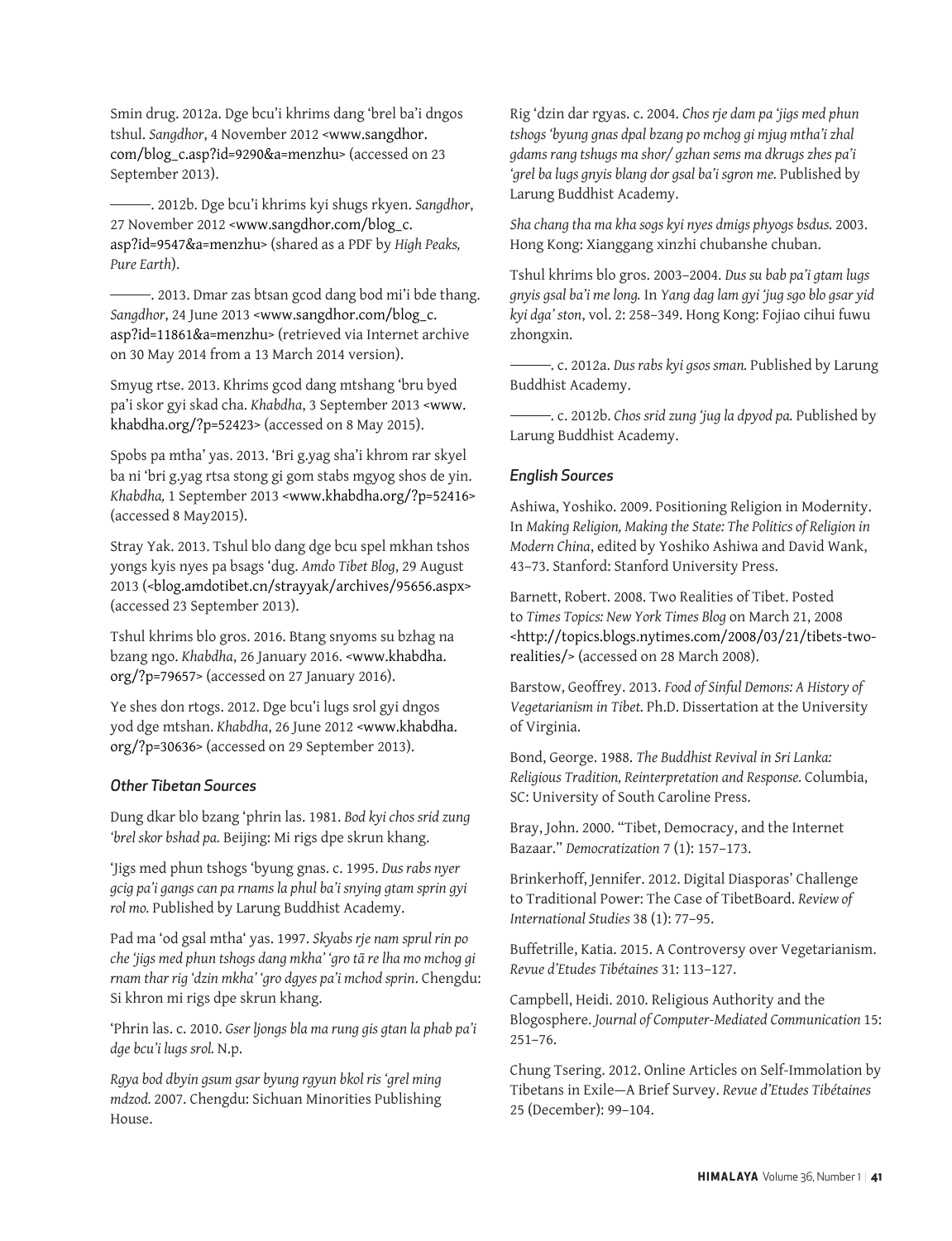Cüppers, Christoph (ed.). 2004. *The Relationship between Religion and State (chos srid zung 'brel) in Traditional Tibet.* Lumbini: Lumbini International Research Institute.

De Silva, K.M. 1981. *A History of Sri Lanka.* London: C. Hurst & Company.

Ekvall, Robert. 1968. *Fields on the Hoof: Nexus of Tibetan Pastoralism.* New York: Holt, Rinehart and Winston.

Gaerrang. 2012. *Alternative Development on the Tibetan Plateau: The Case of the Slaughter Renunciation Movement.* Ph.D. Dissertation at the University of Colorado at Boulder.

 . 2015. Development as Entangled Knot: The Case of the Slaughter Renunciation Movement in Tibet, China. *The Journal of Asian Studies* 74 (4): 927–951.

Garri, Irina. 2015. Using the Internet for Dissent. Presentation at the *Defining Tibetan Cyberspac* workshop held at Columbia University on May 1–3, 2015.

Gayley, Holly. 2011. The Ethics of Cultural Survival: A Buddhist Vision of Progress in Mkhan po 'Jigs phun's *Heart Advice to Tibetans for the 21st Century*. In *Mapping the Modern in Tibet*, edited by Gray Tuttle, 435–502. Sankt Augustin, Germany: International Institute for Tibetan and Buddhist Studies.

 . 2013. Reimagining Buddhist Ethics on the Tibetan Plateau, *Journal of Buddhist Ethics* 20: 247–286.

Germano, David. 1998. Re-membering the Dismembered Body of Tibet: Contemporary Tibetan Visionary Movements in the People's Republic of China. In *Buddhism in Contemporary Tibet: Religious Revival and Cultural Identity*, edited by Melvyn Goldstein and Matthew Kapstein, 53–94. Berkeley: University of California Press.

Hartley, Lauran. 2002. 'Inventing modernity' in Amdo: Views on the role of traditional Tibetan culture in a developing society. In *Amdo Tibetans in Transition: Society and Culture in the Post-Mao Era*, edited by Toni Huber, 1–25. Leiden: Brill.

Helland, Christopher. 2014. Virtual Tibet: From Media Spectacle to Co-Located Sacred Space. In *Buddhism, the Internet, and Digital Media: The Pixel in the Lotus*, edited by Gregory Price Grieve and Daniel Veidlinger, 155–172. New York: Routledge.

Horlemann, Bianca. 2002. Modernization Efforts in Mgo log: A Chronicle, 1970–2000. In *Amdo Tibetans in Transition: Society and Culture in the Post-Mao Era*, edited by Toni Huber, 241–269. Leiden: Brill.

Ji Zhe. 2008. Secularization as Religious Restructuring: Statist Institutionalization of Chinese Buddhism and Its Paradoxes. In *Chinese Religiosities: Afflictions of Modernity and State Formation*, edited by Mayfair Mei-Hui Yang, 233–260. Berkeley: University of California Press.

Pirie, Fernanda. 2005. Feuding Mediation and the Negotiation of Authority Among the Nomads of Eastern Tibet. Halle/Saale: Max Planck Institute for Social Anthropology.

Rekjong, Dhondup Tashi. 2012. Online Debates Among Tibetans in Exile [Regarding the Self-Immolation Movement in Tibet] (*Bod nang na mer bsregs kyi las 'gul che / bod phyi na dra thog gi rtsod pa che*), translated by Tenzin Dickyi. Posted to *Hot Spots - Cultural Anthropology Online* on 8 April 2012 [<http://www.culanth.org/fieldsights/112](http://www.culanth.org/fieldsights/112-online-debates-among-tibetans-in-exile) [online-debates-among-tibetans-in-exile>](http://www.culanth.org/fieldsights/112-online-debates-among-tibetans-in-exile) (accessed 24 April 2012).

 . 2014. The New Ten Virtues and the Public. Posted to *Tibet Web Digest* on 5 November 2013 [<tibetwebdigest.](http://tibetwebdigest.com/the-new-ten-virtues-and-the-public) [com/the-new-ten-virtues-and-the-public>](http://tibetwebdigest.com/the-new-ten-virtues-and-the-public) (accessed 29 May 2014).

Robin, Françoise. 2012. Fire, Flames and Ashes: How Tibetan Poets Talk about Self-Immolations without Talking about Them. *Revue d'Etudes Tibétaines* 25 (December): 123–131.

 . 2015. The Tibetan Internet: Ladies Last? Presentation at the *Defining Tibetan Cyberspac* workshop held at Columbia University on May 1–3, 2015.

Shabkar Tsogdruk Rangdrol. 2004. *Food of Bodhisattvas: Buddhist Teachings on Abstaining from Meat*, translated by the Padmakara Translation Committee. Boston: Shambhala Publications.

Tashi Rabgey. 2008. Newtibet.com: Citizenship as Agency in a Virtual Tibetan Public. In *Tibetan Modernities: Notes from the Field on Cultural and Social Change*, edited by Robert Barnett and Ronald Schwartz, 333–352. Leiden: Brill.

Thelle, Notto. 1987. *Buddhism and Christianity in Japan: From Conflict to Dialogue, 1854–189* . Honolulu: University of Hawaii Press.

Terrone, Antonio. 2010a. 'Anything Can Be an Appropriate Treasure Teaching!' Authentic Treasure Revealers and the Moral Implications of Noncelibate Tantric Practice. In *Tibetan Studies: An Anthology*, edited by Peter Schwieger and Saadet Arslan, 457–486. Halle: International Institute for Tibetan and Buddhist Studies.